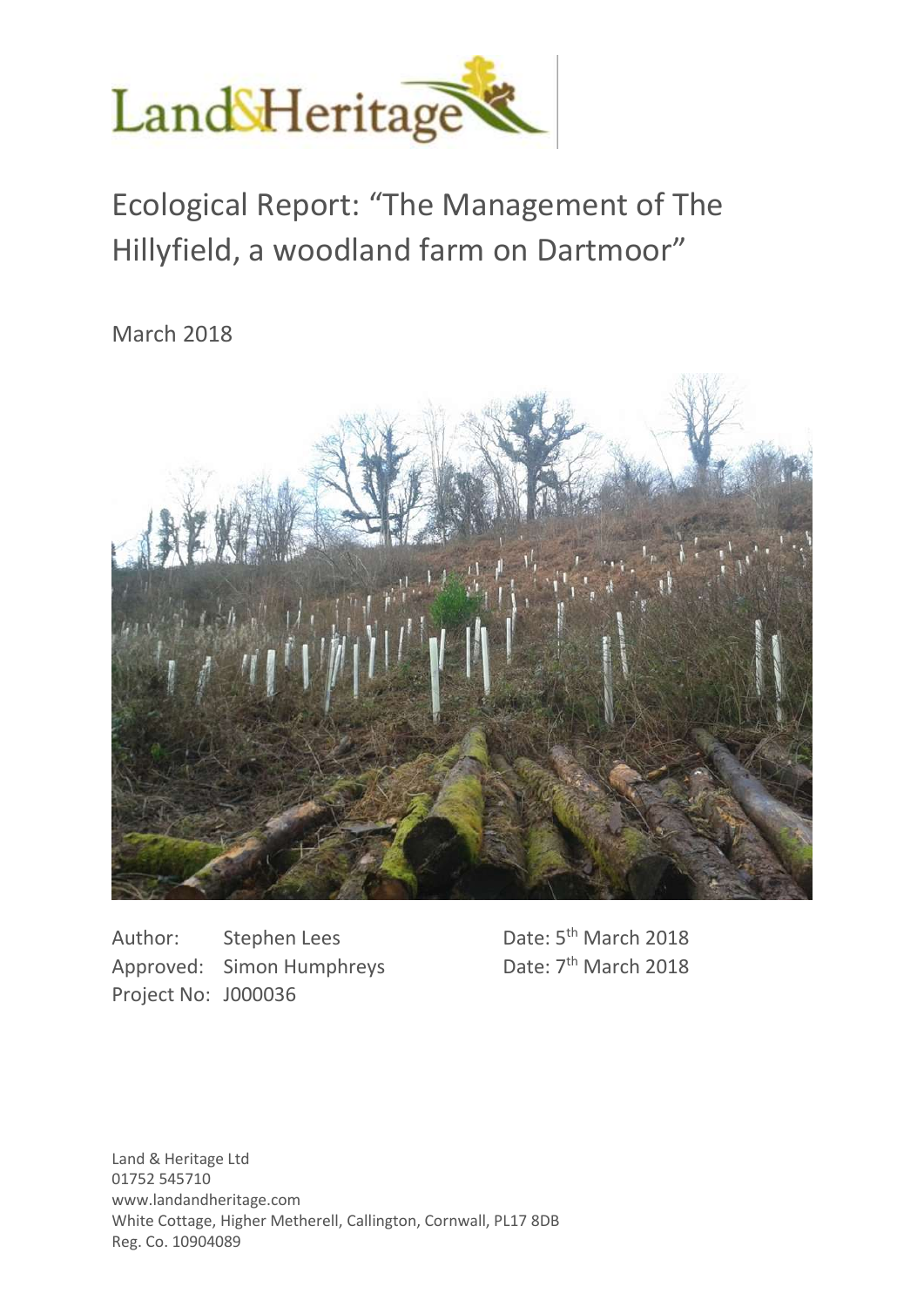

# 1. Introduction

Land and Heritage Ltd was commissioned by the landowner to undertake an ecological review of the woodland in relation to its current management. Our experience for this work includes over thirty years of working in woodland management in the south west. This report is covered by our professional indemnity insurance policy held with Hiscox Underwriting. The author has a masters degree in conservation, is a full member of the Chartered Institute of Ecology and Environmental Management and has over 30 years of experience in woodland management as a landowner, contractor and consultant.

The site was visited on  $5<sup>th</sup>$  January 2017, although already known to the author prior to this visit. The landowner was interviewed and the current management plan, approved by the Forestry Commission was reviewed. This report should be read in conjunction with that management plan.

# 2. Site description and designations

The site is a mixed broadleaved and conifer woodland on the lower slopes of south Dartmoor. The woodland is located within Dartmoor National Park. The southern part of the woodland is designated as ancient woodland, with parts listed as semi-natural and parts as plantation on an ancient woodland site. This designation emphasises the ecological importance of the woodland and has guided the objectives within the woodland management plan.

Much of the woodland previously consisted of a larch plantation, with a mix of young broadleaves seeded in among the conifer crop. Following the outbreak of larch dieback disease, much of the larch has been cleared in recent years, leaving some relatively open areas of replanting and natural regeneration. All of the replanting has been undertaken with broadleaf species. The remaining larch has been ring-barked, to kill the trees standing, and prevent further spread of the disease.

The woodland includes the following priority habitats, as listed in the UK Biodiversity Action Plan:

- Upland mixed ash woods (compartment 3d)
- Upland oak wood (compartment 1)
- Wet woodland (compartment 2)

The woodlands are also registered as section 3 woodlands by the National Park Authority, a listing emphasising the importance to conserve and actively manage them.

### 3. Previous Woodland Management

There are occasional records of timber extraction from the 19<sup>th</sup> century, and the presence of old pheasant pens on adjacent land and the presence of laurel suggests previous use for pheasant shooting. The conifer crop currently being felled and removed is thought to date back to the 1970s.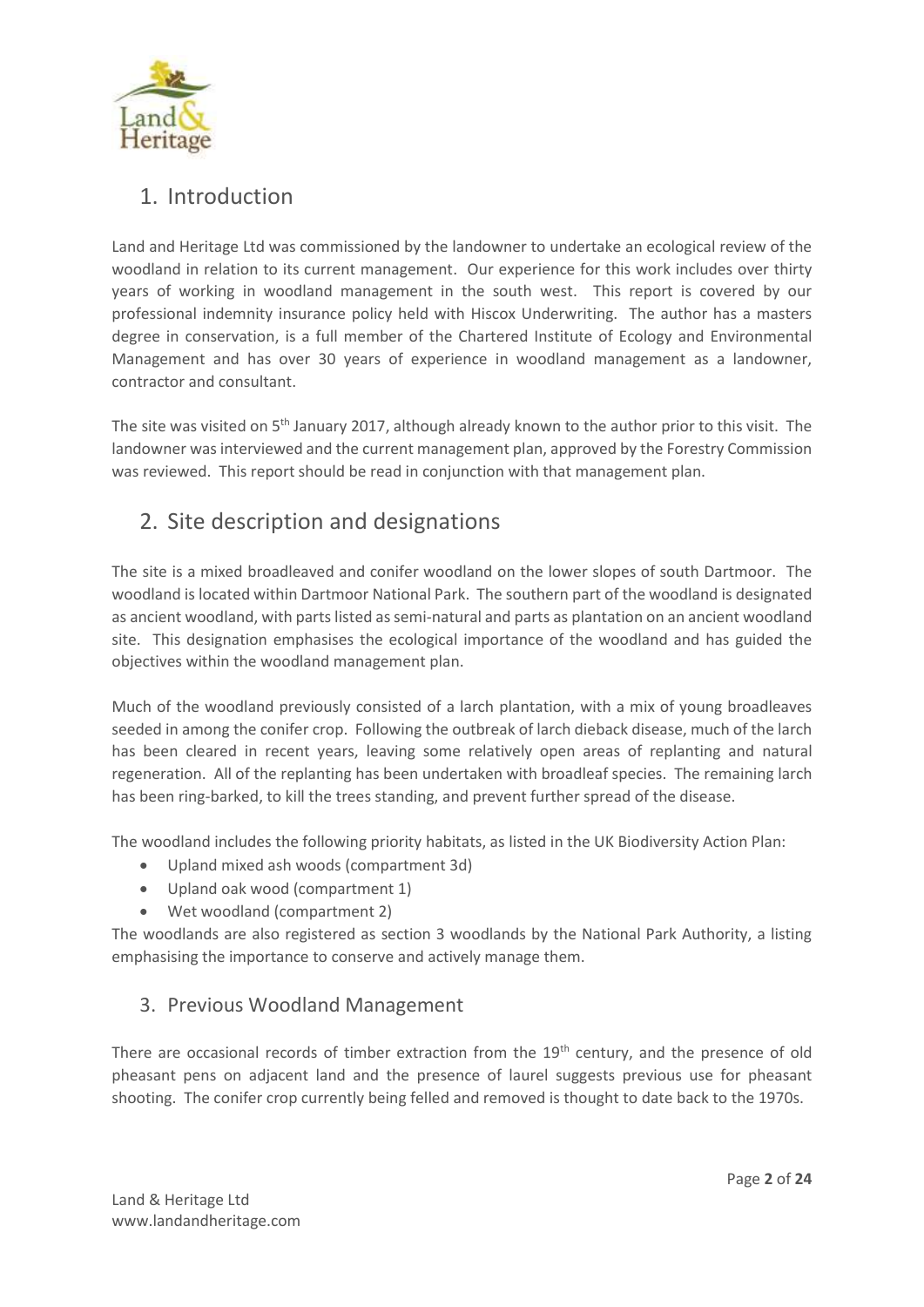

In 2006 -2009 Hillyfields was part of a Dartmoor National Park Authority led funded project called 'Restoring Ancient Woodlands' RAW. This helped write up a management plan for the previous owner and fund the poisoning of invasive laurel. It also subsidised halo-thinning of the PAWS (Plantation on Ancient Woodland Site, which the client, Mr D King-Smith contributed to as a volunteer during 2009.

The woodlands came into their current ownership in 2009. At that time the conifer plantations were well established but relatively unthinned. There was also a significant problem with invasive species, with both bamboo and laurel still present. Laurel is particularly harmful to ecology and wildlife, as it supports low numbers of insect species, and provides dense cover. The dense cover was why laurel was often planted, providing cover for game birds. However, it also suppresses native groundflora and natural regeneration of the woodland canopy, and removal has significantly enhanced the ecology of the woods. On our initial site survey natural regeneration of elder, bramble, raspberry, oak, beech, ash and hazel were all noted.

The current owners completed the laurel clearance and stump treatment, works prior to approval of the current woodland management plan in 2014. Stump treatment of remnant regrowth continues, but is now almost complete. This work has safeguarded previous clearance work, and ensured the sustainability of former ecological gains. Failure to treat intermittent regrowth of cleared laurel is a common fault of woodland restoration. The long term approach at Hillyfield has avoided this mistake. Old pheasant pens, associated with the laurel, have also been removed under current management.

Cutting of bamboo, another introduced and potentially invasive species, has also been undertaken, notably in compartment 2, to manage and enhance the woodland ecology.

## 4. Current Woodland Management

The objectives within the current woodland management plan, approved by the Forestry Commission and written by the former Dartmoor National Park Forester, are listed below:

| No.            | Objectives (include environmental, economic and social considerations)                    |
|----------------|-------------------------------------------------------------------------------------------|
| 1              | Develop and implement a truly sustainable approach to woodland [and farm] management      |
|                | that works closely with UKFS & Dartmoor National Park Authority Woodland strategy 2005    |
|                | $-2010$                                                                                   |
| $\mathcal{P}$  | Manage woodlands in accordance with UKFS and Forestry Commission's practice guide         |
|                | Managing ancient and native woodland in England wherever possible.                        |
| $\mathbf{3}$   | Develop a low impact small scale community supported business in keeping with one         |
|                | planet vision                                                                             |
| $\overline{4}$ | Increase carbon storage by growing trees, locking up carbon in products and leaving brash |
|                | to recycle rather than burning and encouraging locals to substitute high carbon footprint |
|                | fuels with wood.                                                                          |
| 5              | All fixed power sources to be of green origins - hydro and solar.                         |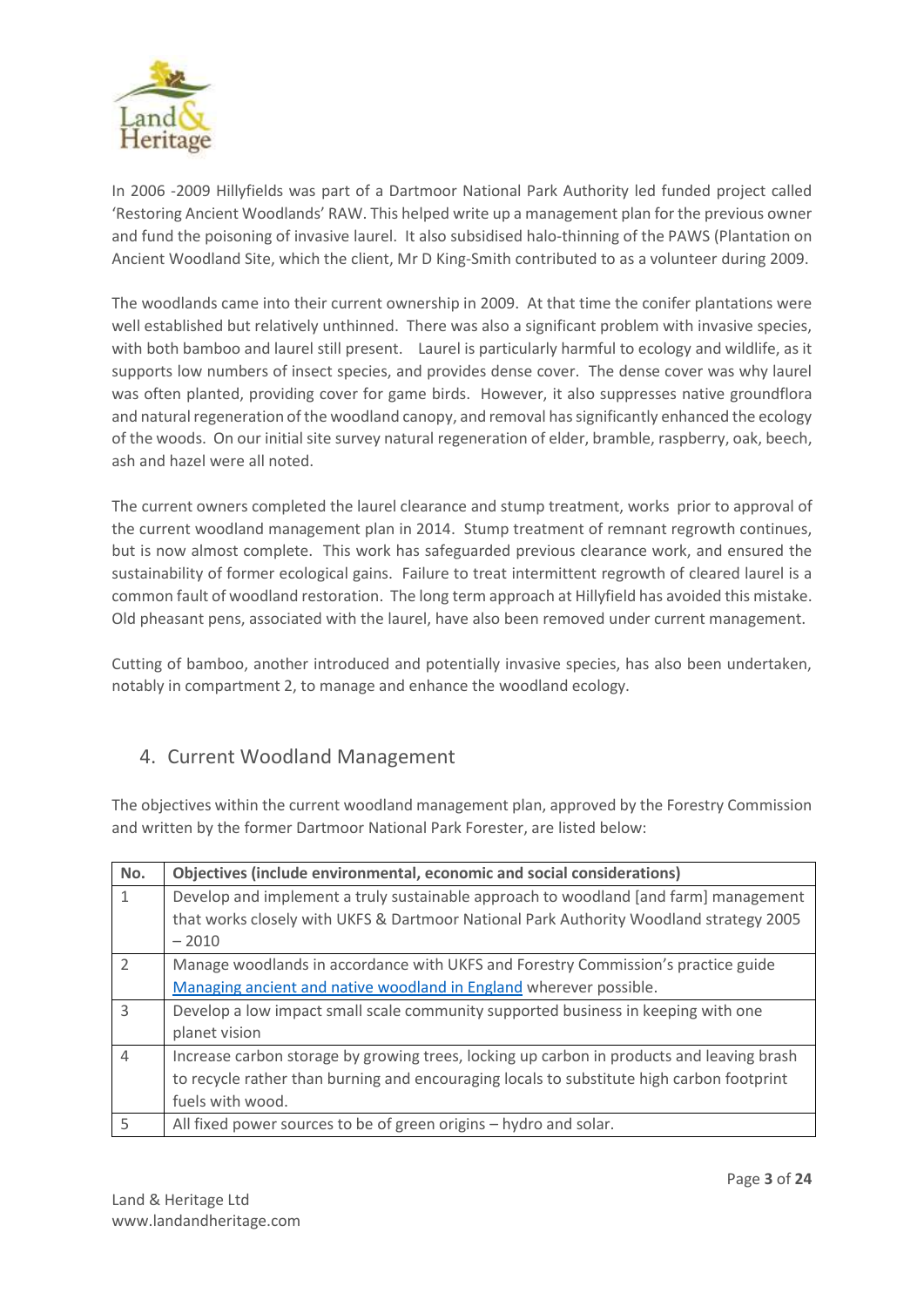

| No. | Objectives (include environmental, economic and social considerations)                      |
|-----|---------------------------------------------------------------------------------------------|
| 6   | Involve the community by providing opportunities for local and visiting people to share and |
|     | take part in co-creating an ecologically diverse and abundant woodland environment          |
|     | Provide sanctuary for people to enjoy, learn, share and be inspired in                      |
| -8  | Consult broadly prior to embarking on major new projects                                    |

The objectives clearly place ecology and sustainability at the heart of the management of the wood and also align with the National Park's own woodland strategy(see section 7.2).

Within the plan there is a section on protecting and enhancing biodiversity (pages 26-29), with the underpinning statement that "management for biodiversity is seen at the Hillyfield as running hand in hand with the commercial interest of the woodlands". Our site visit confirmed that the management plan was being implemented in line with the stated management objectives and planned actions.

For the purpose of this report, we have categorised woodland features that together affect the ecological value of the wood. The woodland attributes relevant to this report are:

- 1. Species mix
- 2. Structural diversity
- 3. Dead timber
- 4. Groundflora
- 5. Invasive species
- 6. Rarities and Protected Species
- 7. Man-made features: tracks, buildings etc

The history of the woodland is also important, but obviously not under the control of the current owners. Continuity is important, and ancient woodlands (woods that date back to at least 1600) are recognised of particular ecological importance, and feature prominently in woodland conservation policies and plans. It has already been noted that parts of Hillyfield Wood are ancient in origin.

The key woodland features are considered in turn below.

### 4.1 Species Mix

The woodland is being returned to a predominantly broadleaved woodland, with the removal of larch, and encouragement of natural regeneration. Native tree species support a greater range of invertebrates and a more diverse groundflora than introduced conifer species. Natural regeneration observed on site included ash, sycamore, hazel and goat willow. The replanting also includes elements of shrub species, for example hazel and hawthorn, which further enhance ecological value.

Species diversity is good for the woodland ecology, and supports a wide range of insect species, which in turn provide food for other animals e.g. bats and insectivorous birds.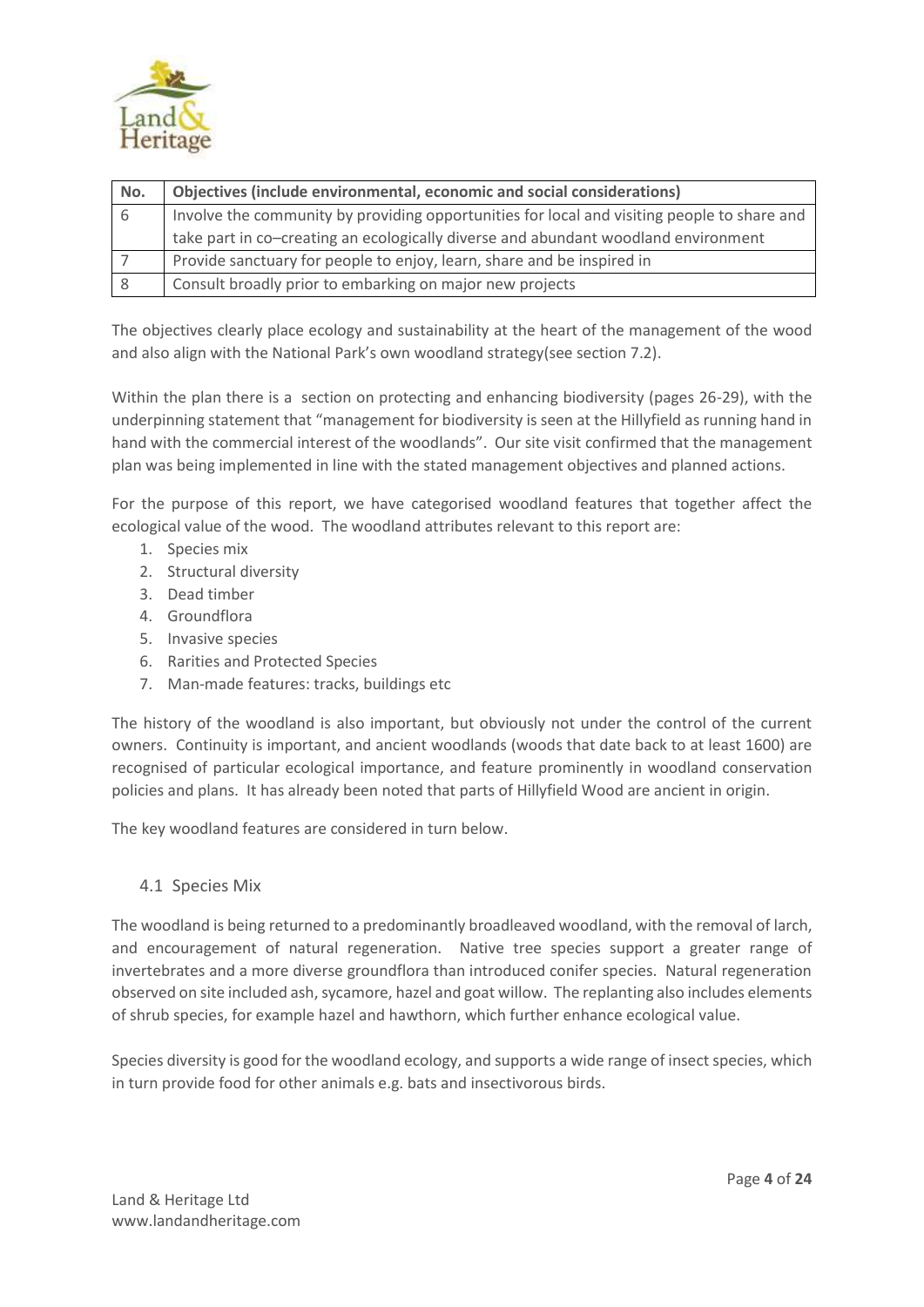

Areas of young planting, common in Hillyfield, are particularly good for groundflora in the first two or three years, and as brambles spread into the planted areas, cover is provided for nesting birds, and the brambles, a valuable food plant for dormice.

Diversity of species is now also a key recommendation from the Forestry Commission, to provide resilience to climate change and plant diseases. Monocultures, as found in traditional forestry, are more susceptible to climate change. Recent increases in plant diseases (for example *Phytopthora ramorum* and *Hymenoscyphus fraxineus*) are in part due to increased international trade, but also climate change.



**Figure 1: Replanting site**

'Diversity is at the core of woodland adaptation and ensuring resilience in the future. This should be achieved through diversification of: Species – planting a wider range of tree species, from a wider range of origin.'

**Forestry Commission advice** https://www.forestry.gov.uk/england-resilience#Diversification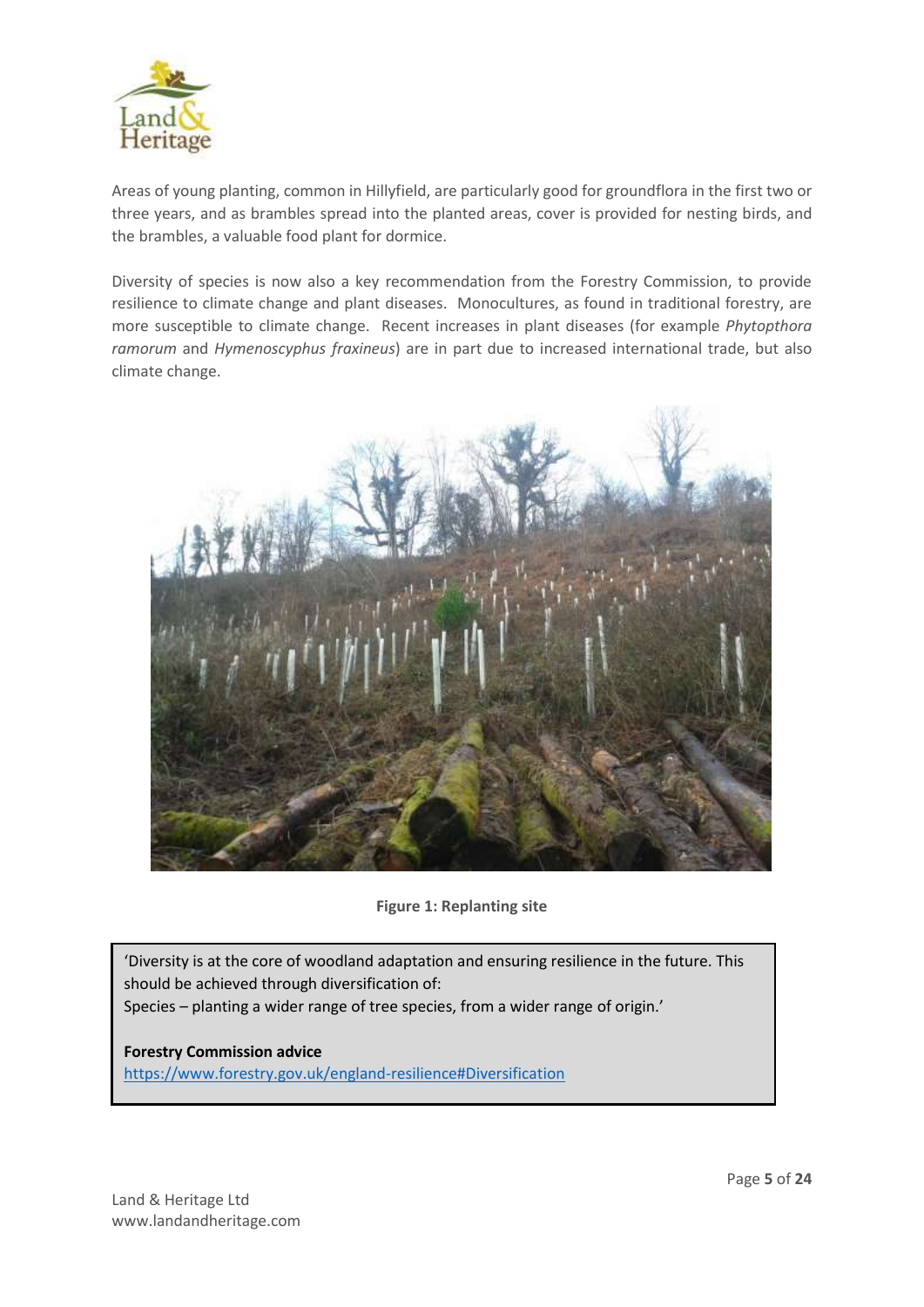

### 4.2 Structural Diversity

Structural diversity is equally important for a woodland managed for wildlife conservation. An ecologically valuable wood will contain trees of varying ages from young seedlings or coppice regrowth (good for nesting birds) through all ages to old and senescent trees (which may support bat roosts, lichens and other epiphytes).

The management of The Hillyfield exemplifies the objectives of maintaining and enhancing structural diversity. Of particular note are:

- The planting of hazel and sweet chestnut to support some short rotation coppice.
- Careful retention of broadleaves from areas cleared of larch.
- Mapping and protection of all veteran trees on site.
- The woodland track system has enhanced the open areas, as well as facilitating improved management throughout the woodland. The tracks allow in more light which will encourage a different range of plants and also butterflies.

Structural diversity also enables a long-term approach to timber harvesting, favouring a selective approach rather than regular thinning and clear felling. Harvesting in Hillyfield is often undertaken with horses, a system promoted as best practice for its low impact. It minimises damage to the ground vegetation and also minimises issues of soil erosion. In working with two local horse loggers Hillyfield is also contributing to the sustainable rural local economy.

The small scale approach to harvesting means that when machinery is used, then it is smaller scale machinery, developed for work in smaller woodlands, rather than large harvesters or forwarders. Again this minimises soil erosion.



**Figure 2: Broadleaves selectively retained, to enhance structural diversity and species mix**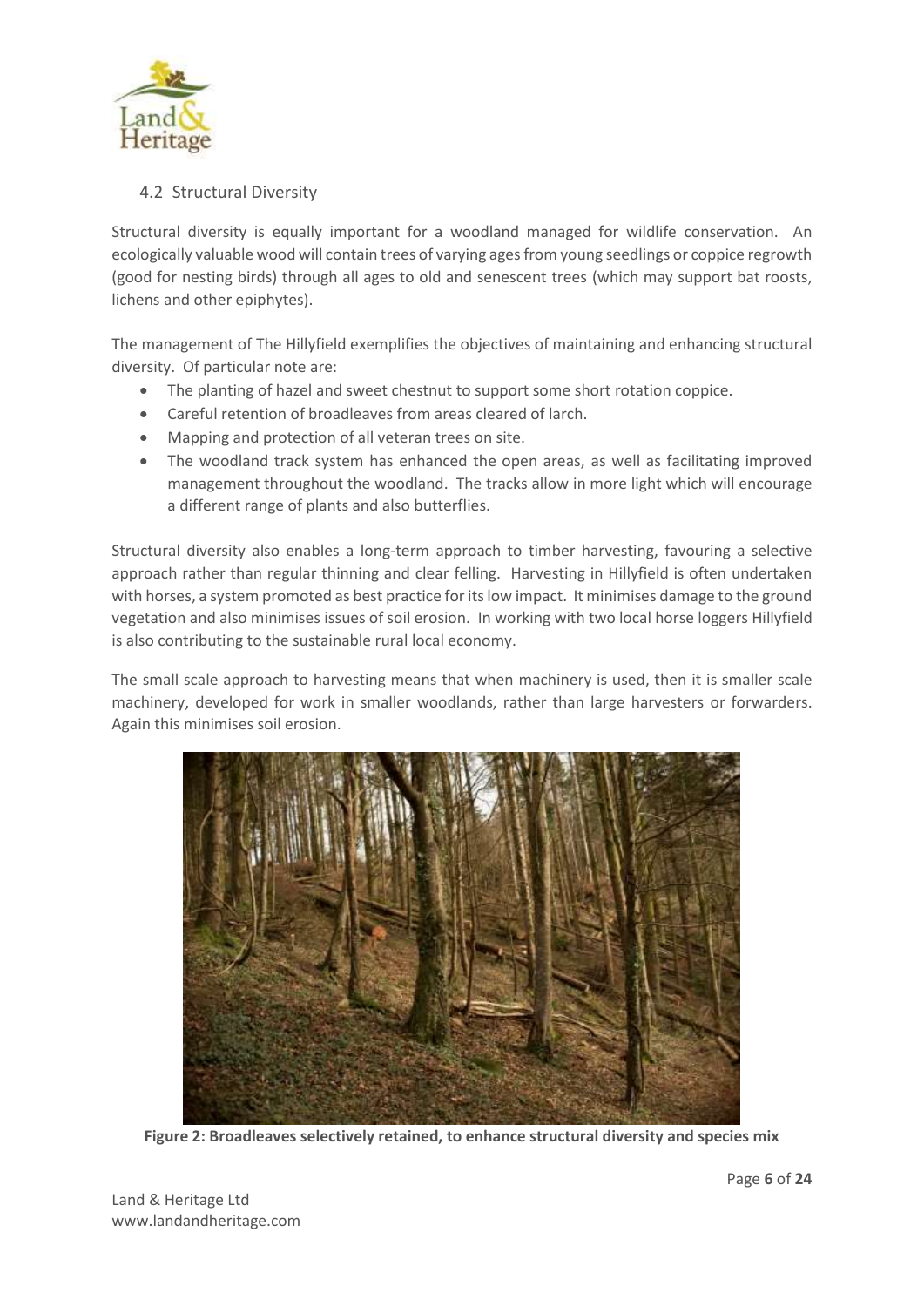

Horse logging has been promoted by many conservation organisations, including the current Moor than meets the eye project, for which Dartmoor National Park is the lead partner.



Horse logging event promoted through Moor than meets the eye, Pullabrook Woods, April 2015.

https://moorthanmeetstheeye.word press.com/2015/04/20/woodlandskills-weekend-in-the-bovey-valleycharcoal-hurdles-and-heavy-horses/

The future management of the wood envisages a system of continuous cover forestry (CCF): avoiding future clear felling. This requires a structurally diverse wood, to enable selective felling, small scale natural regeneration of young trees and a diverse mix of ages in the tree crop. One of the acknowledged benefits of CCF is reduced soil erosion, as heavy machinery is not used for clear felling, and large bare areas of soil are not left after harvesting. This was the original motivation behind the development of the Bradford Plan of CCF on the Tavistock Woodlands Estate in Devon (https://www.wildlife-woodlands.co.uk/continuous-coverforestry/). Reduced soil erosion benefits water quality and the aquatic environment downstream, with reduced turbidity and a wider range of plants and aquatic invertebrates. CCF is also acknowledged by the Forestry Commission as an important way to reduce the risks posed by future changes in the climate and biotic threats. (https://www.forestry.gov.uk/fr/ccf).

### 4.3 Dead Timber

Dead wood hosts a further range of fungi and saprophytic invertebrates; estimates are that one third of woodland organisms live on the dead wood habitat. The current management protects and enhances this habitat in a number of ways:

- Keeping dead wood on the ground.
- The leaving of all naturally occurring standing dead timber.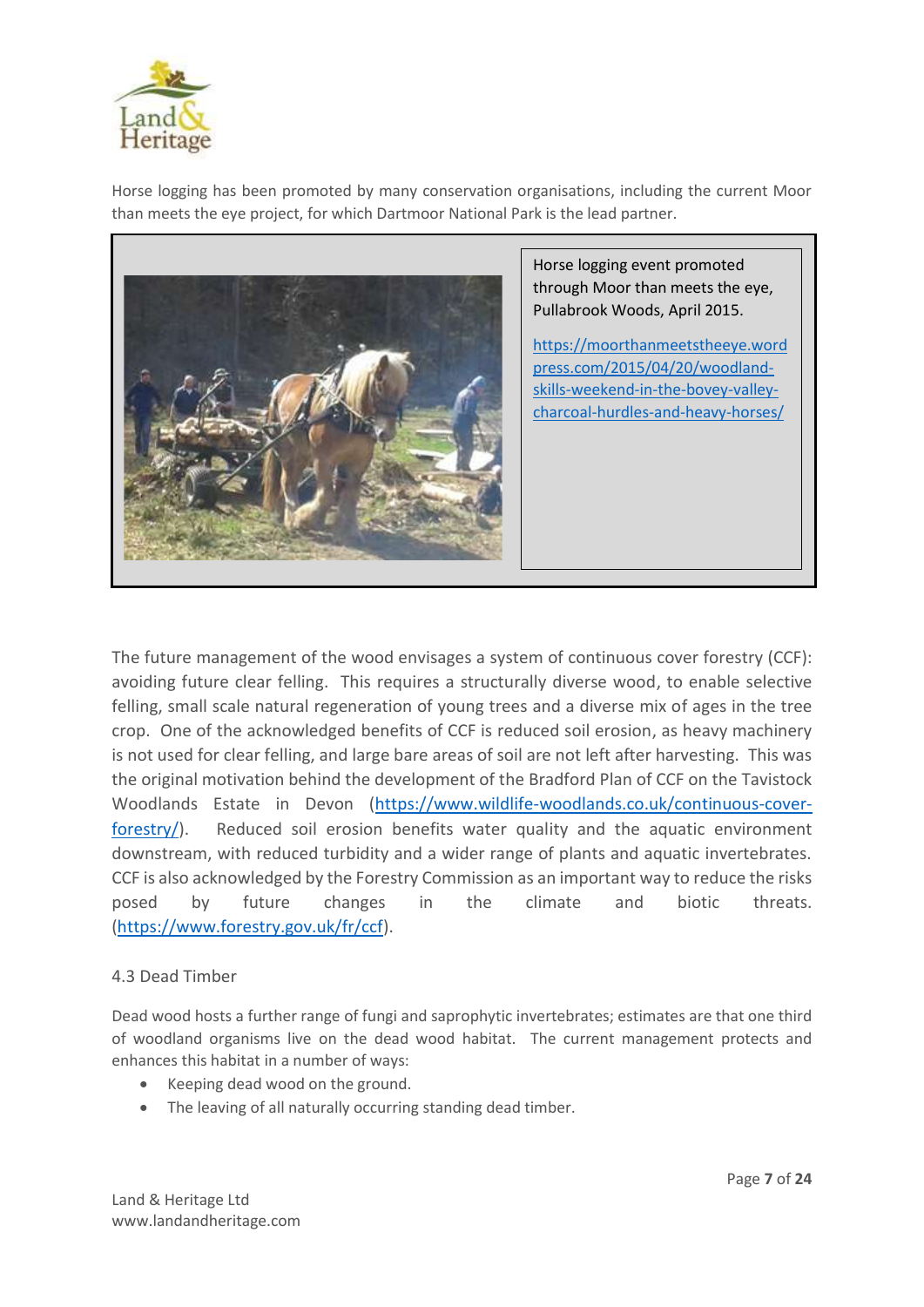

• To enable the steady harvesting and on-site processing of timber, some of the remaining areas of larch have been ring-barked, to kill the trees, and stop the spread of disease. This has created additional valuable standing dead wood in the short term.



**Figure 3: Ring-barking of larch to enable spread out harvesting cycle**

### **Microhabitats**

"Standing dead trees (snags) and fallen debris provide a fantastic array of 'microhabitats'. There is a breathtaking range of saproxylic (deadwood-dependent) organisms including *fungi*, lichens, invertebrates, mosses and birds, many of them having very specific requirements, and some specialising exclusively on one particular microhabitat. A remarkable 40% of woodland wildlife is dependent on this aspect of the forest ecosystem".

### **Trees for Life**

https://treesforlife.org.uk/forest/dead-wood/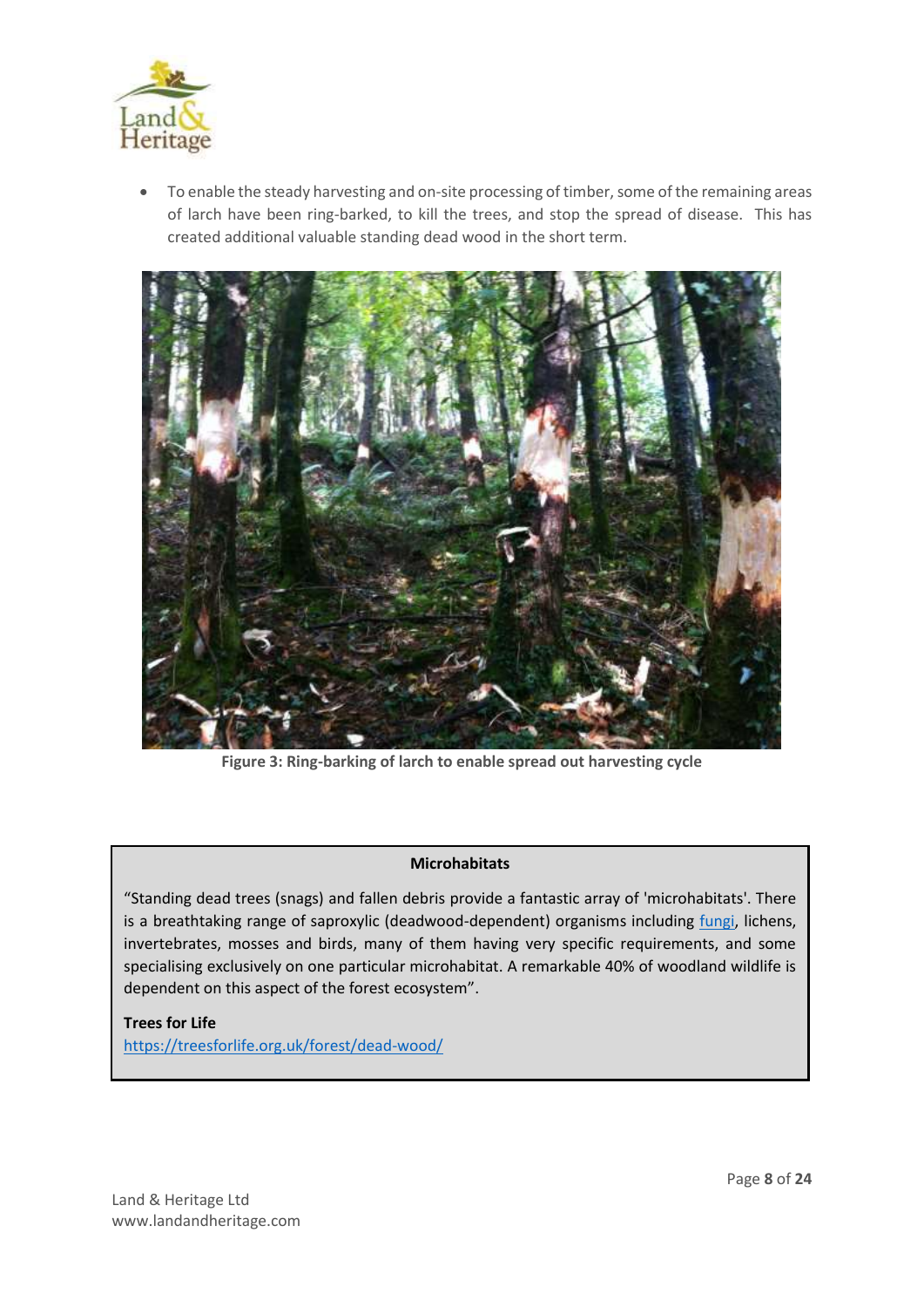

### 4.4 Groundflora

The woodland has a relatively rich groundflora, with bluebells, primroses and wood sorrel all present (Woodland Management Plan). These are all species that point to the ancient woodland origin of Hillyfield. Botanical records for Hillyfield include 32 species identified by the Woodland Trust as being indicators of ancient woodland (http://www.backonthemap.org.uk/theproject/analysis/species):

| Latin name                     | <b>Common name</b>               |
|--------------------------------|----------------------------------|
| Ajuga reptans                  | <b>Bugle</b>                     |
| Arum maculatum*                | Lords-and-ladies                 |
| Blechnum spicant*              | Hard-fern                        |
| Carex remota*                  | Remote sedge                     |
| Carex sylvatica*               | Wood-sedge                       |
| Chrysosplenium oppositifolium* | Opposite-leaved golden-saxifrage |
| Circaea lutetiana*             | Enchanter's-nightshade           |
| Conopodium majus               | Pignut                           |
| Corylus avellana*              | Hazel                            |
| Digitalis purpurea             | Foxglove                         |
| Dryopteris affinis*            | Scaly male fern                  |
| Galium palustre                | Common marsh-bedstraw            |
| Geranium robertianum*          | Herb-robert                      |
| Geum urbanum                   | Wood avens                       |
| Glyceria fluitans              | Floating sweet-grass             |
| Hedera helix                   | Ivy                              |
| Hyacinthoides non-scripta*     | <b>Bluebell</b>                  |
| Luzula sylvatica*              | Great wood-rush                  |
| Lysimachia nemorum*            | Yellow pimpernel                 |
| Oxalis acetosella*             | Wood sorrel                      |
| Polypodium interjectum         | Intermediate polypody            |
| Potentilla sterilis*           | Barren strawberry                |
| Prunus spinosa                 | Blackthorn                       |
| Ranunculus ficaria             | Lesser celandine                 |
| Salix cinerea                  | Grey willow                      |
| Senecio aquaticus              | Marsh ragwort                    |
| Sorbus aucuparia*              | Rowan                            |
| Stellaria holostea*            | Greater stitchwort               |
| Stellaria uliginosa*           | Bog stitchwort                   |
| Valeriana officinalis*         | Common valerian                  |
| Veronica montana*              | Wood speedwell                   |
| Viola riviniana*               | Common dog-violet                |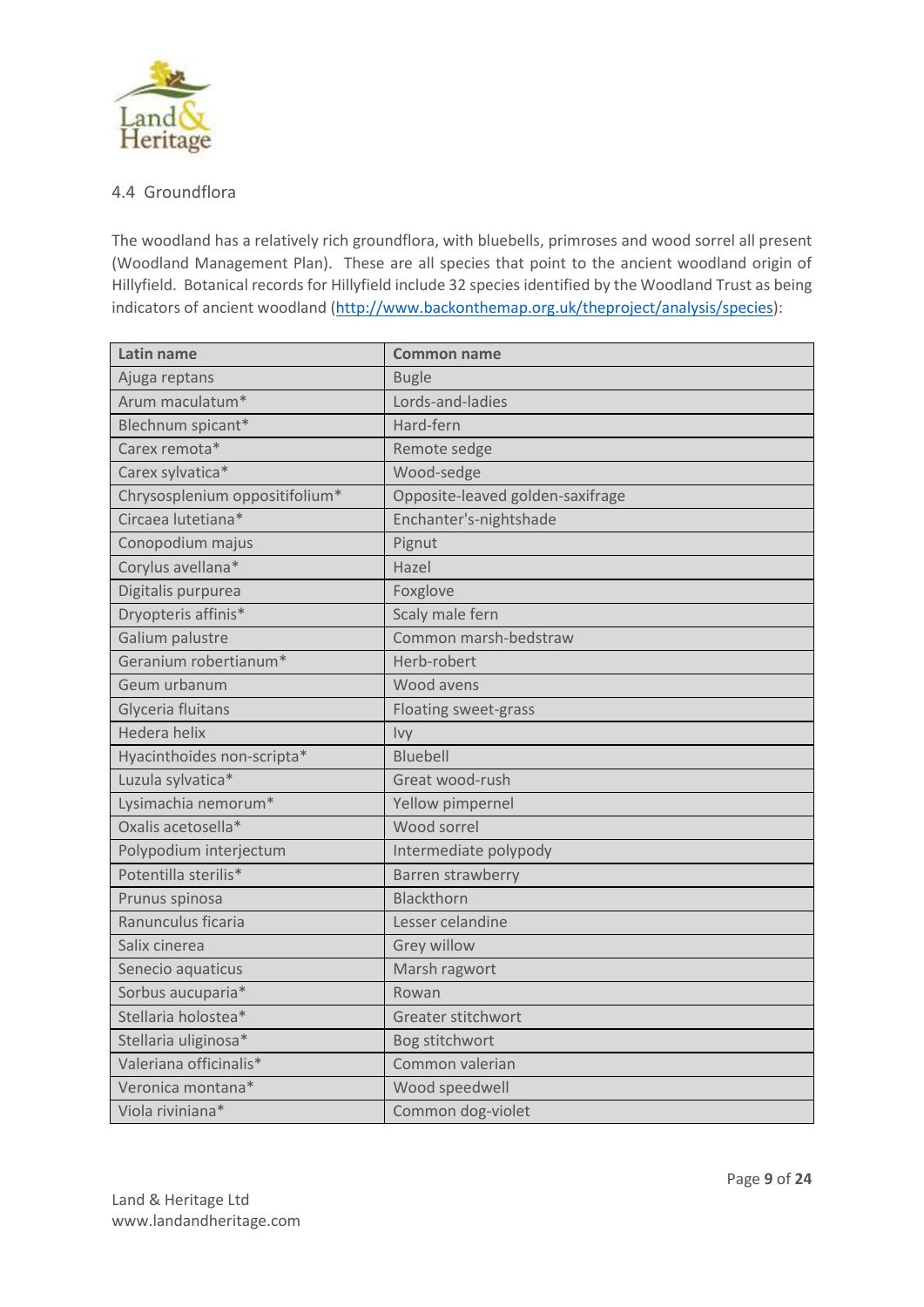

Management of the woodland that has specifically addressed the groundflora has been:

- Lower impact on soils and soil erosion by the use of horses for extraction of timber.
- Use of a timber winch in other locations, keeping tractors and machinery to the track system.
- Management of deer, through careful culling and protection of areas of regeneration with "hedges" of dead brash wood.
- A major control programme of laurel, which smothers the native flora.



**Figure 4: Low impact timber extraction by horse.**

### 4.5 Invasive Species

The major issues at Hillyfield are the presence of laurel (much reduced in the last ten years) and bamboo. Small patches of Japanese Knotweed are also present and being treated. This helps protect the native groundflora, and also provides enhanced conditions for natural regeneration of the tree and shrub species. Himalayan Balsam, another non-native invasive species, has also been regularly pulled by hand.

The deer control programme also enhances the ecology of the woodland. Deer graze on young seedlings and coppice growth, and in larger numbers can severely affect the groundflora as well. Brash hedges and 1.5 metre high tree shelters also help minimise the impact of roe deer, which no longer have any natural predators in this country.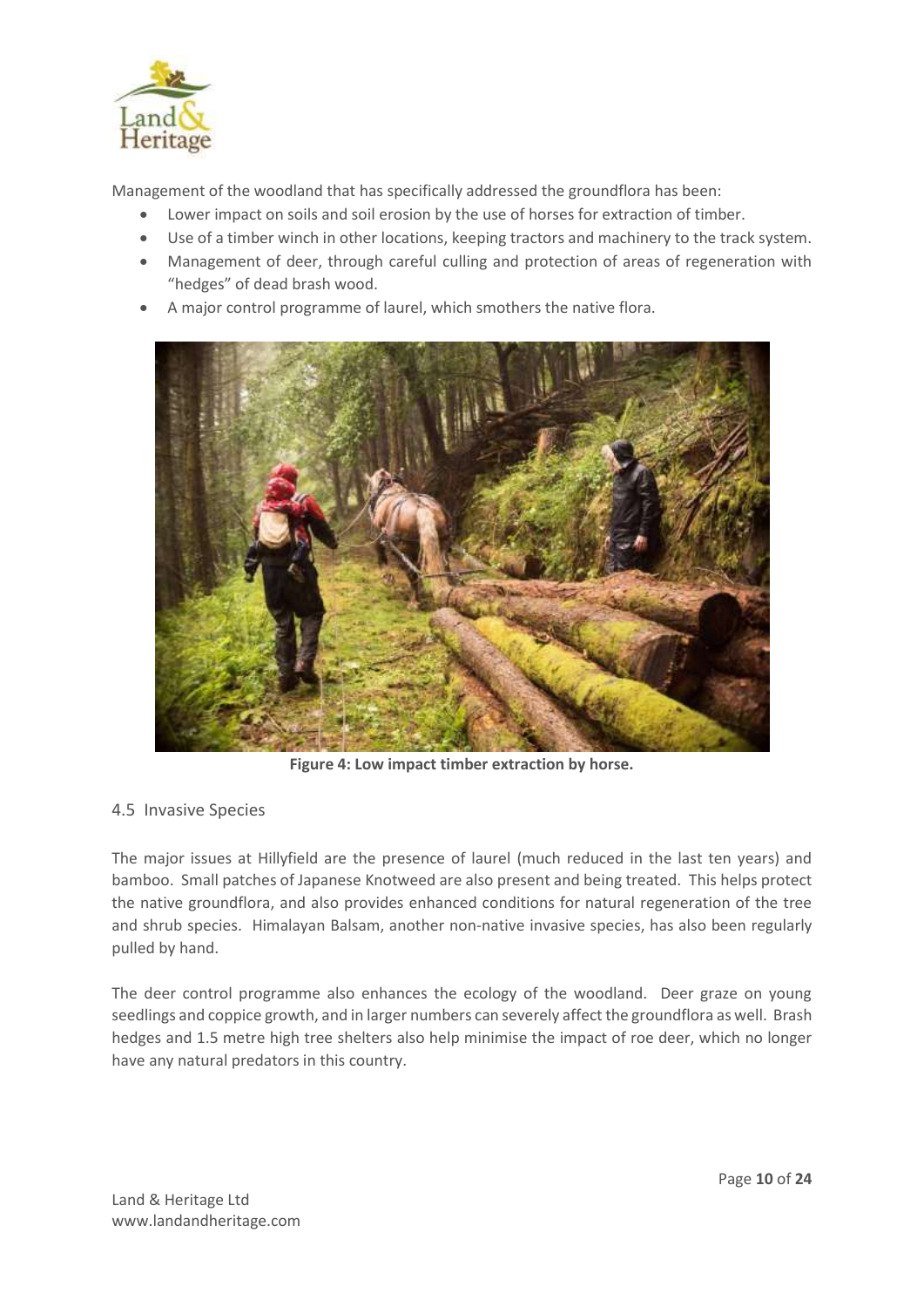



**Figure 5: Dense laurel suppressing native groundflora in adjacent woodland.**

### 4.6 Rarities and Protected Species

The woodland management plan records protected species and measures to ensure their protection, primarily around timing of works or avoiding disturbance. They are:

- A nationally important roost of the greater horseshoe bat is situated at Buckfastleigh. The Hillyfield is likely to be on the periphery of their foraging route. Habitats in and immediately adjoining the woodland are ideal – wet woodland, overhanging boundary trees, ponds and permanent pasture.
- Badger setts are mapped in WMP and woodland operations planned and timed to avoid disturbance,
- Buzzard, wood warbler, song thrush and woodcock have been recorded in the woodland. The current management of mixed broadleaves and a developing structural diversity are good for woodland birds, providing for example, shrubs and understorey for nesting and more open rides and glades for feeding.
- Otters: the favoured management in woodlands is to leave a buffer strip along watercourses, which Hillyfields does. It is worth noting that kingfishers, snipe and dippers have also been recorded along the river banks.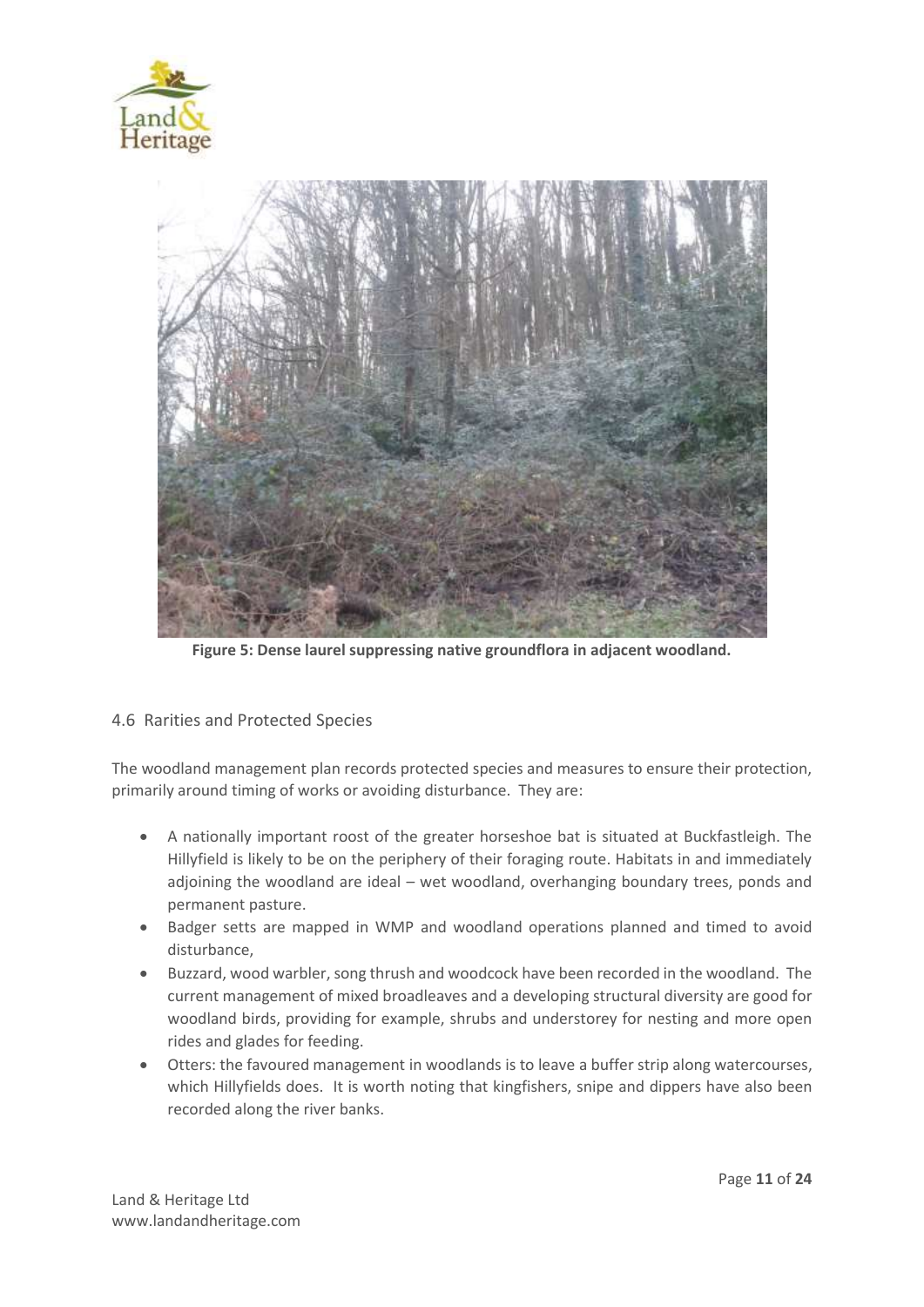

• Dormice have not been recorded but are likely to be present (recorded 1.5km away). Forestry Commission and Natural England guidelines recommend no felling work during the breeding season, and no excavation (e.g. track construction) during the winter months. Thinning should be no more than two thirds of a wood and felling one third at any one time.

|              | information in Table 1 |                 |     | Figure 1. Calendar of dormouse activities during the year<br>impact and "Y" least impact and "a" as alternative if necessary. |     |     | Below the Calendar are descriptors of activities, "N" indicate window when operations will have most |      |             | Use in conjunction with habitat |     |
|--------------|------------------------|-----------------|-----|-------------------------------------------------------------------------------------------------------------------------------|-----|-----|------------------------------------------------------------------------------------------------------|------|-------------|---------------------------------|-----|
| Jan          | Feb                    | Mar             | Apr | May                                                                                                                           | Jun | Jul | Aug                                                                                                  | Sept | Oct         | Nov                             | Dec |
| hibernation. |                        | Pre-breeding    |     |                                                                                                                               |     |     | active                                                                                               |      | hibernation |                                 |     |
| asleep       |                        | starving Active |     | 1 <sup>st</sup> breeding/caring; 2 <sup>nd</sup> breeding/caring weight gain<br>asleep                                        |     |     |                                                                                                      |      |             |                                 |     |

**Figure 6: Calendar of dormouse activity**

**from: http://www.forestry.gov.uk/pdf/england-protectedspecies-dormouse.pdf/\$FILE/englandprotectedspecies-dormouse.pdf**

To the best of our knowledge Forestry Commission guidelines and the woodland management plan have been followed throughout.

Groundflora species indicative of ancient woodland include bluebells, primrose, dog's mercury and wood sorrel. A fuller list has been itemised ion section 4.4. None of these are rare, but as indicators of ancient woodland they do demonstrate the generally high ecological value of the woodland.

### 4.7 Man-made Structures

Tracks have been installed throughout the woodland, to aid its management, and to provide access to extract and process the larch trees subject to a statutory plant health notice. The woodland tracks were installed with grant aid support from the Forestry Commission and with formal planning consent from the National Park. As well as enabling sustainable harvesting of timber for the local economy, they also contribute to the ecology of the wood. The tracks provide more open areas, and if margins are managed as coppice they will provide good habitat for butterflies and other insects. Cut embankments can also provide habitats of particular importance for some invertebrates. While track construction does cause short term disturbance, in the longer term they contribute to structural diversity and ecological value.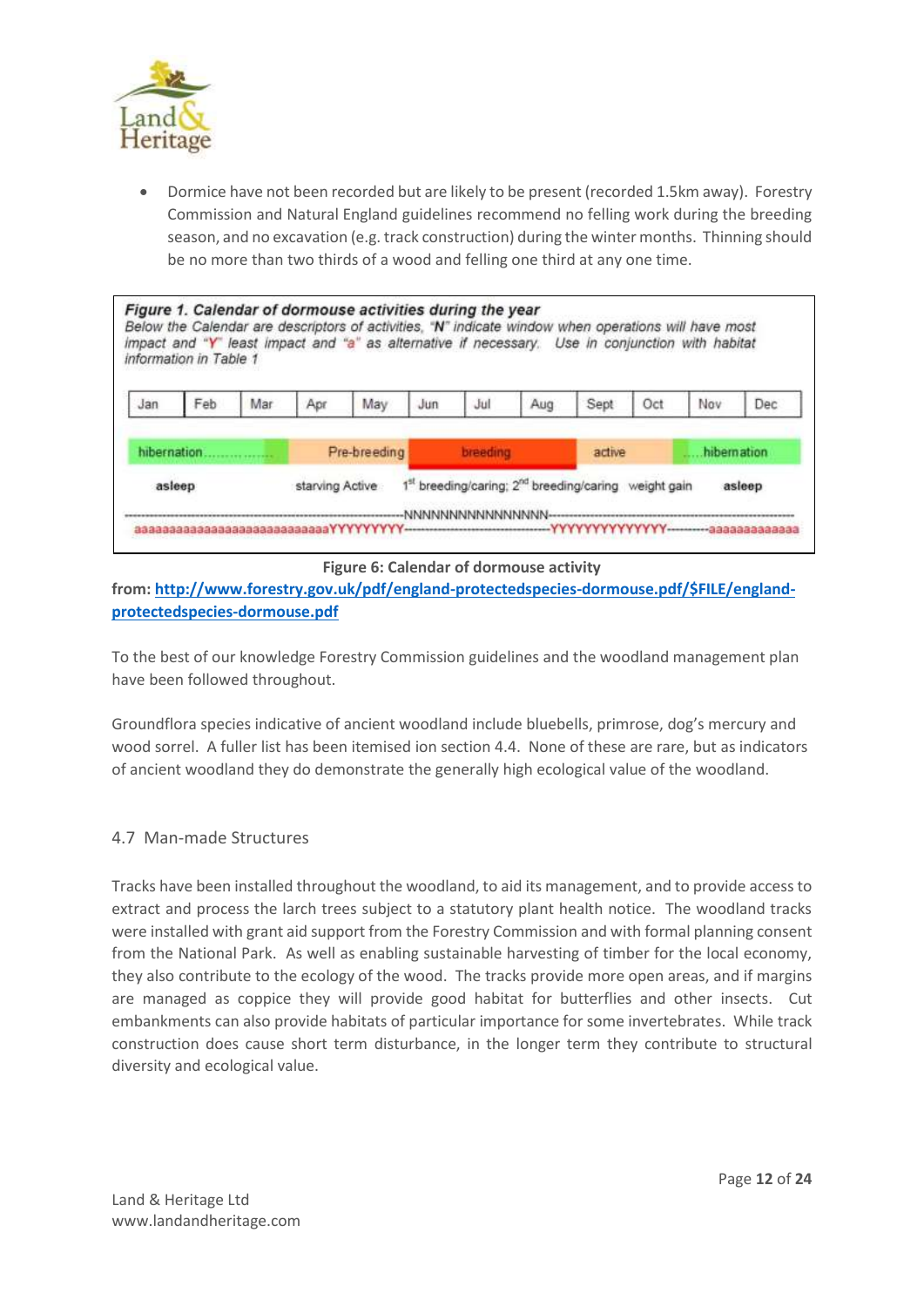



There are two main areas of stores or temporary structures within the woodland areas. The first is the old quarry, which is of relatively low ecological interest, with a hard stone / bare ground working area. The natural rock faces provide a specialised habitat, but are unaffected by the presence of the structures.

The second site is within the mapped ancient woodland area, and contains a tool shed and workshop, together with a timber milling area. The footprint of these activities is small, but there is a small harmful effect (minor adverse) on the ecology. We understand that there are plans to relocate this area to a recently approved site in adjacent pasture, which will mitigate the effect.



**Figure 7: On-site timber milling at Hillyfield**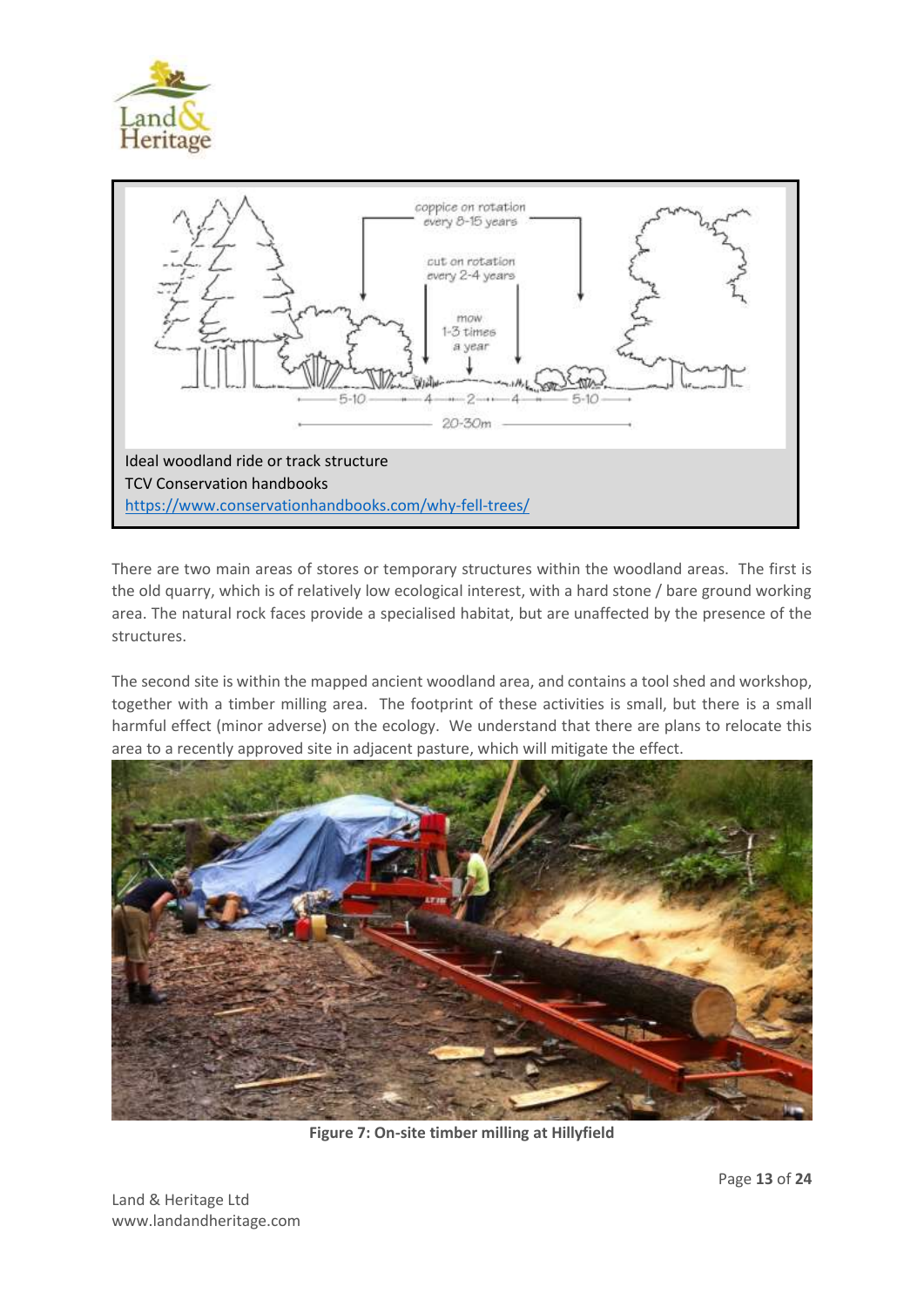

It is interesting to note that on-site milling to enhance timber value and increase the "farm gate" sale value is widely promoted as a means of delivering active management and conservation of small woodlands in the United Kingdom. The Chilterns AONB have published a detailed guide (http://www.chilternsaonb.org/uploads/files/AboutTheChilterns/Woodlands/On\_site\_Sawmilling\_w eb.pdf), and the Dartmoor-based 'Moor than meets the eye' project has also worked with the East Dartmoor National Nature Reserve to run and promote a mobile milling demonstration. Adding value is seen as key to making local woods profitable and sustainable.

Adding value through on-site processing also reduces transport costs and therefore contributes to the wider environment though a reduced carbon footprint. It also reduces transport costs , as all waste wood is kept within the woodland, sawdust is composted and returned to the soil and all parts of the tree are used rather than treated as waste elsewhere. Timber use in, for example construction, can reduce the use of other high carbon products e.g. steel and concrete. Hillyfield provides locally grown, air-dried firewood with a growing customer base located within 7miles of the woodland which is very low carbon fuel.



Mobile sawmilling event promoted by East Dartmoor National Nature Reserve, Pullaford Wood https://www.facebook.com/media/set/?set=a.1022764554436538.1073741829.1790301021433 25&type=3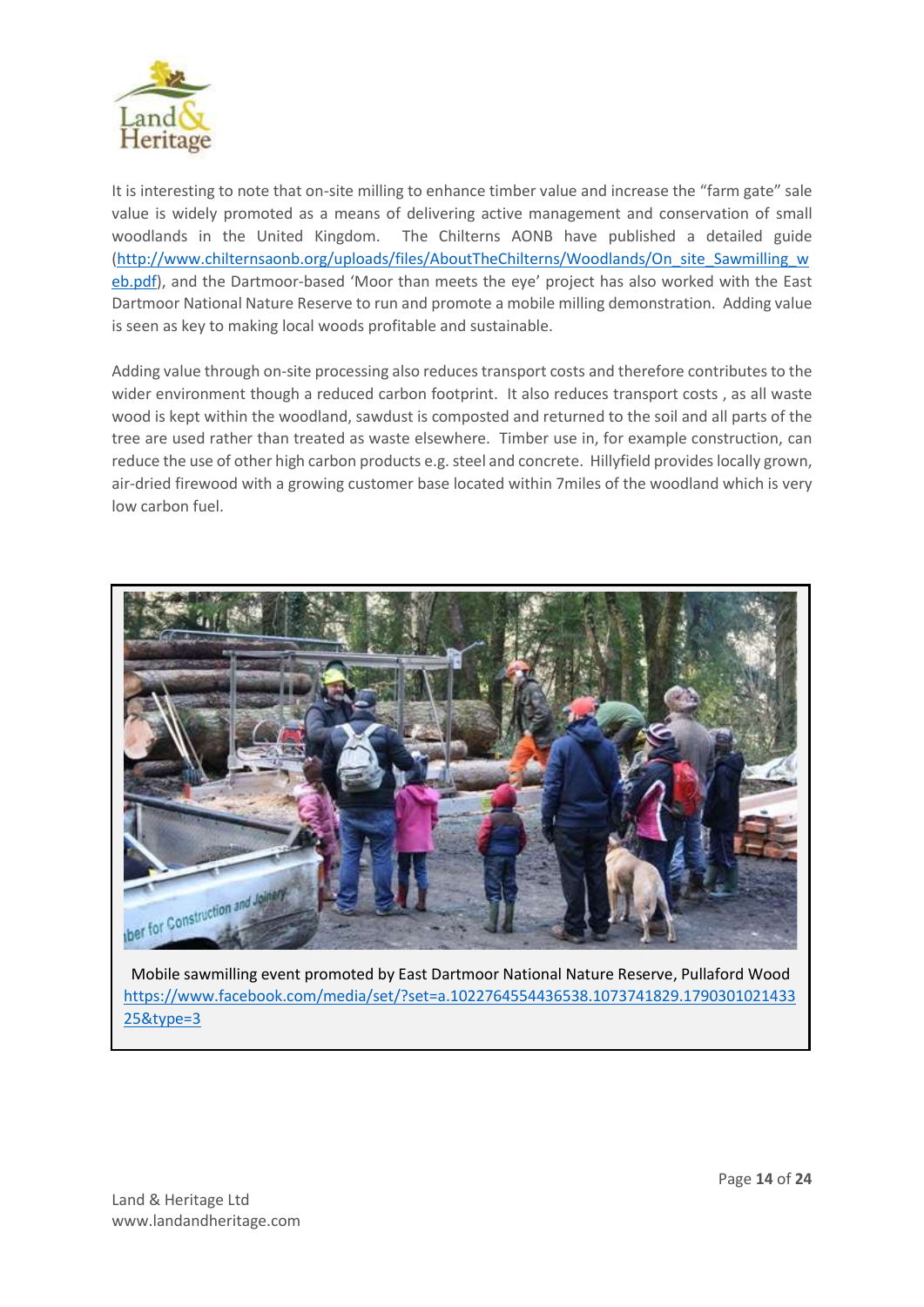

# 5. Alternative Woodland Management Options

The presence of *Phytothora ramorum* in the larch has made felling essential. Had the current system of sequential felling, with on-site processing not been followed, two other management regimes could have been implemented. One option would be to fell all the diseased timber to waste, leaving it to decay on the ground. The other option would have been to bring in an external contractor and harvest all the larch in one season, using much larger timber harvesting equipment, and selling the sawlogs off site. In our opinion both options would have more harmful effects for the ecology of the woodland.

Clear felling in one season, with large machinery, by an external contractor, would certainly have led to the loss of many of the retained broadleaved trees. The forest machinery would have caused significant damage to the soils and groundflora, particularly if forwarders or harvesters were used. Also, the majority of the woodland would have been subject to dramatic change, which would have harmed the habitat for a range of species, including nesting birds, and the groundflora. The alternative phased approach that has been adopted has helped maintain a higher level of woodland cover and allowed for more gradual change to which many woodland species can adapt.

Felling larch to waste would also be a legally compliant outcome of the Statutory Plant Health Notice. However the likely result of a much lower level of active management, or no management, could be expected to include:

- A gradual spreading of laurel and other invasive species, from remnant stumps and neighbouring woodlands.
- Slow natural regeneration on site, with a high proportion of sycamore. Sycamore is not native and has lower biodiversity value than oak, birch, willow and most native species.
- Regeneration would be of a similar age and would condemn the wood to another generation of uniform structure and lower ecological value.
- Soil erosion and flood alleviation would not suffer, but the ecology and biodiversity of the site would be significantly harmed.

# 6. Ecological Management of Other Habitats

In addition to management of the woodland, the Hillyfield smallholding has undertaken a wider series of management actions to improve the biodiversity and conservation value of the land.

i. A new hedge has been planted, using native species of high wildlife value, as part of the grantaided track installation works. This is approximately 440 metres long. Hedges are an important part of the south Dartmoor landscape and also function as wildlife corridors, e.g. they are often used by bats commuting or foraging between different areas of woodland. Species planted were chosen to be of high ecological benefit for insects, foraging birds and mammals, including hazel, birch, hawthorn, blackthorn, holly, dog rose and oak.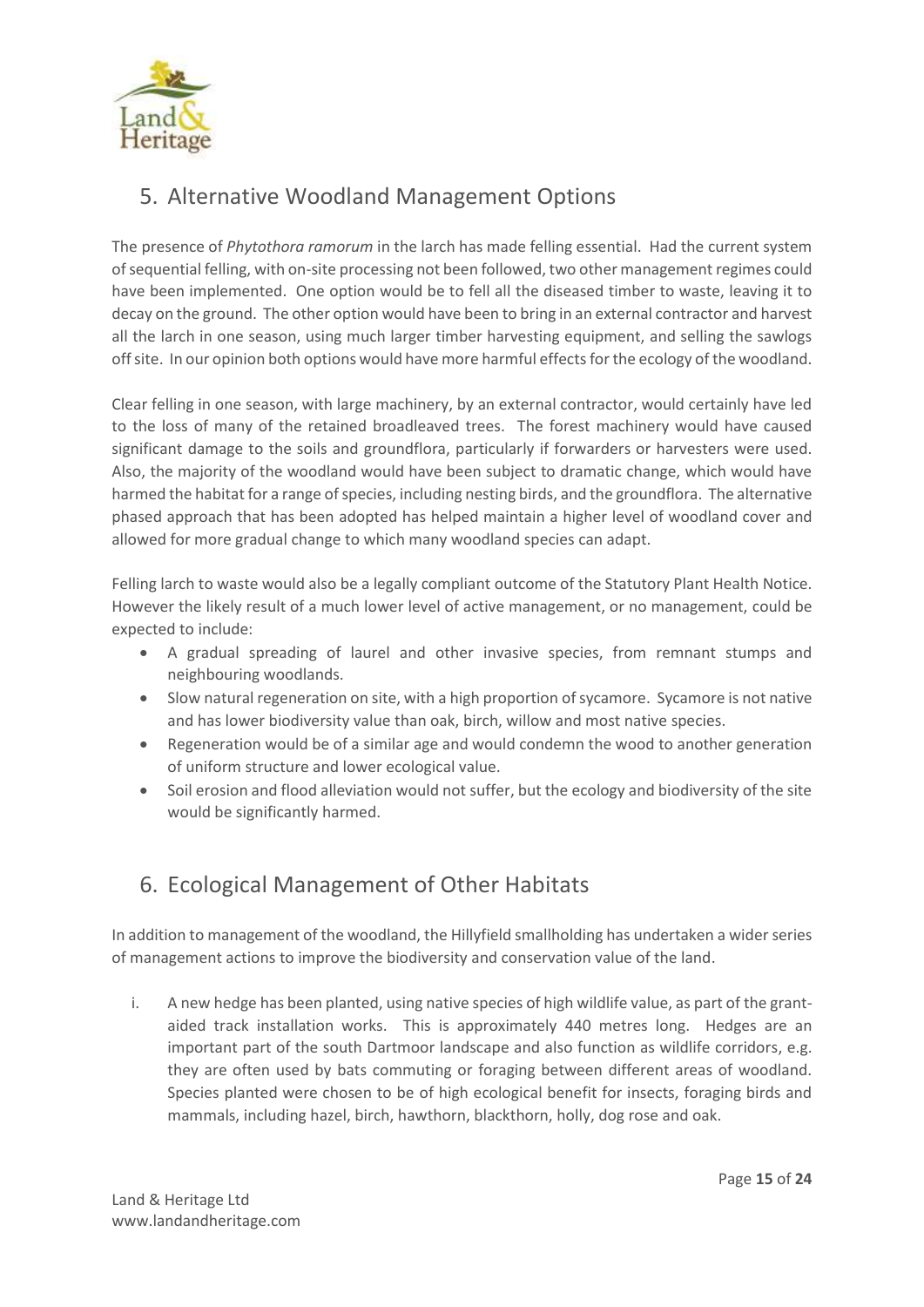



**Figure 8: Newly planted hedge**

ii. The meadows are managed organically, with a late hay crop being taken, to allow wildflowers time to set seed before harvest. Being managed organically means that no fertilisers of herbicides are used. Species rich wildflower meadows have declined by over 95% since the Second World War (Devon Wildlife Trust,

http://www.devonwildlifetrust.org/wildlife/habitats/lowland-meadows). The quality of the meadows is currently modest, and a result of previous more intensive management. However, the current management regime should lead to a slow but steady increase in floristic diversity.

iii. Woodland is playing an increasing role in managing peaks of flood water downstream. Following advice from local Environment Agency staff, woody debris is left in the river and on the edges of the riverbank at Hillyfield, slowing water flow in peak time and reducing potential levels of flooding downstream. This accords with the Upstream Thinking Project (http://www.upstreamthinking.org/), promoted by South West Water, but also including Devon Wildlife Trust and the West Country Rivers Trust. A small bed of short rotation coppice has been planted in the stream valley. As well as providing a harvestable craft material the willow bed also slows water flows in peak spate conditions, and will in a small way contribute to reducing peak flows further downstream.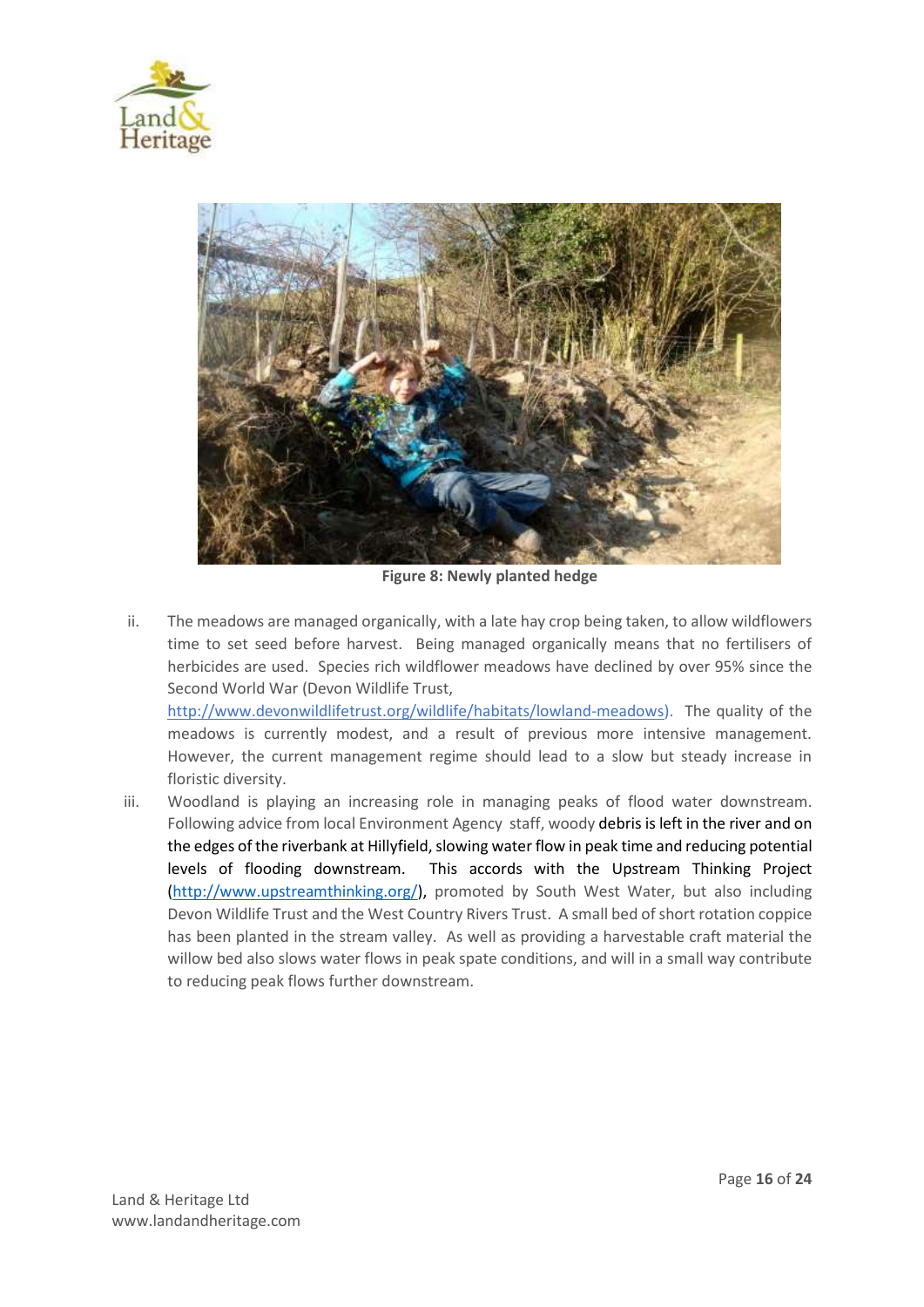



Figure 9: Willow planted at Hillyfields helps manage peaks and troughs in water flows



Figure 10: retained fallen timber provides an additional habitat and contributes to flood alleviation downstream.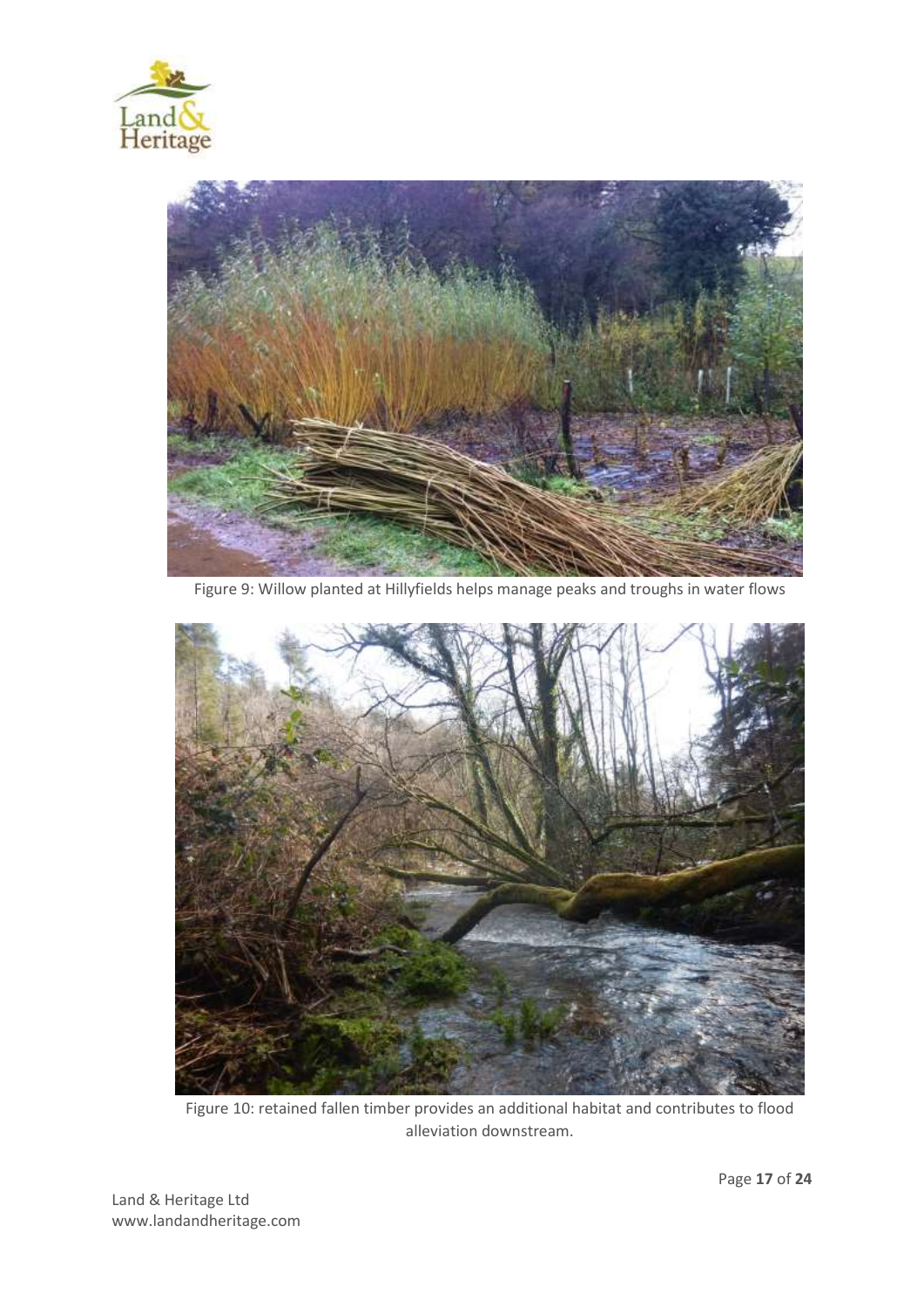

- iv. There has also been a major extension of woodland, with the planting of a further 2.1 hectares of mixed native broadleaved woodland, contributing to the Government target of an additional hectares of woodland in England every year.
- v. Two large ponds or small lakes within Hillyfield include retained dead wood habitat areas created by both lakes to support invertebrate and pondlife.



Figure 11: New woodland planting (bright green areas), from Hillyfield Woodland Management Plan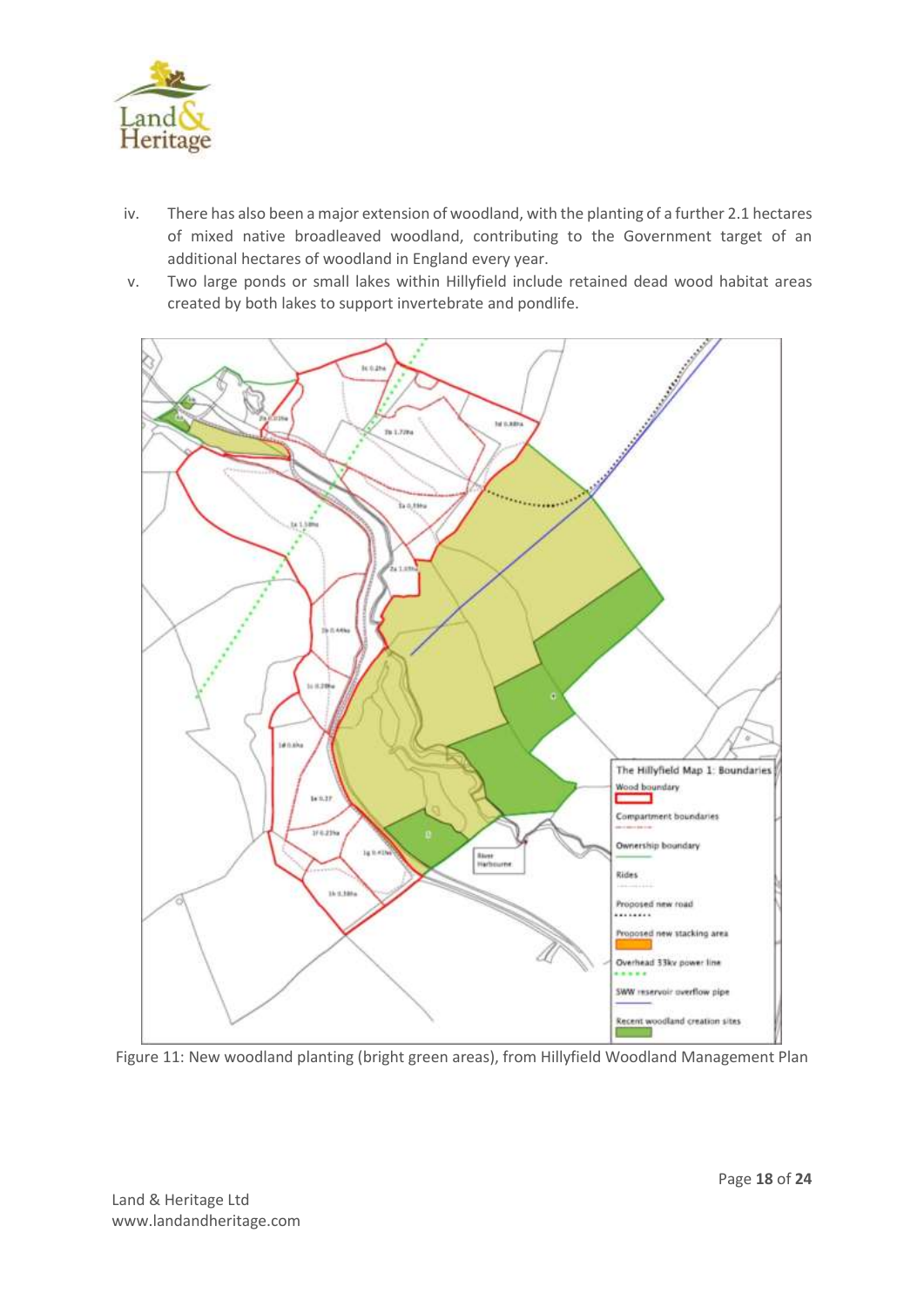

# 7. Policy Context

In reviewing the current management of Hillyfield Wood, we have sought to both demonstrate that it is being managed to high ecological standards, but also link the management activities to advice from a range of government and conservation agencies and charities.

In this section we briefly review a number of government and local policies and guidelines that further support the approach taken to the management of the Hillyfield woods.

7.1 National Policy

Section 40 of the Natural Environment and Rural Communities Act 2006, places a duty on all public authorities in England and Wales to have regard, in the exercise of their functions, to the purpose of conserving biodiversity. In this section we seek to review some of the policies and documents that relate to woodlands, and to show how the current and future management of Hillyfield, including marketing of produce locally, meets all of the published criteria.

The current Government **Forestry and Woodlands Policy** was published in 2013

(https://www.gov.uk/government/uploads/system/uploads/attachment\_data/file/221023/pb13871 -forestry-policy-statement.pdf) It notes "*around 47% of woodlands, most in private sector ownership, remain unmanaged or under-managed. This can and should be addressed if we are to realise more of the economic, social and environmental potential that England's woodlands have to offer. Our priority will be management that increases the resilience of the woodland asset so that it continues to provide multiple benefits to society, such as helping manage flood risk, safeguard clean water supplies and conserve and enhance biodiversity. Key to this will be to increase the amount of woodland management driven by economic activity through the sustainable harvesting of wood products".* 

**COMMENT: Hillyfields ticks all these boxes.** The successful management of the woodland has been, to date, founded on a mix of innovative marketing (rocket logs), local markets (firewood) and added value (mobile sawmilling on site).

### Biodiversity 2020: A strategy for England's wildlife and ecosystem services

**(***https://www.gov.uk/government/uploads/system/uploads/attachment\_data/file/69446/pb13583 biodiversity-strategy-2020-111111.pdf*), the current Government statement on biodiversity also advocates active sustainable woodland management and harvesting, **as is currently undertaken at The Hillyfield.** It lists priority actions including to *"bring a greater proportion of our existing woodlands into sustainable management and expand the area of woodland in England. Active management of woodland can prevent and address the most widespread and serious problems affecting ecological condition, for example, shadiness and high deer populations causing a loss of shrub layer and ground cover. It can also deliver other benefits, for example, woodfuel and timber and recreation and leisure".*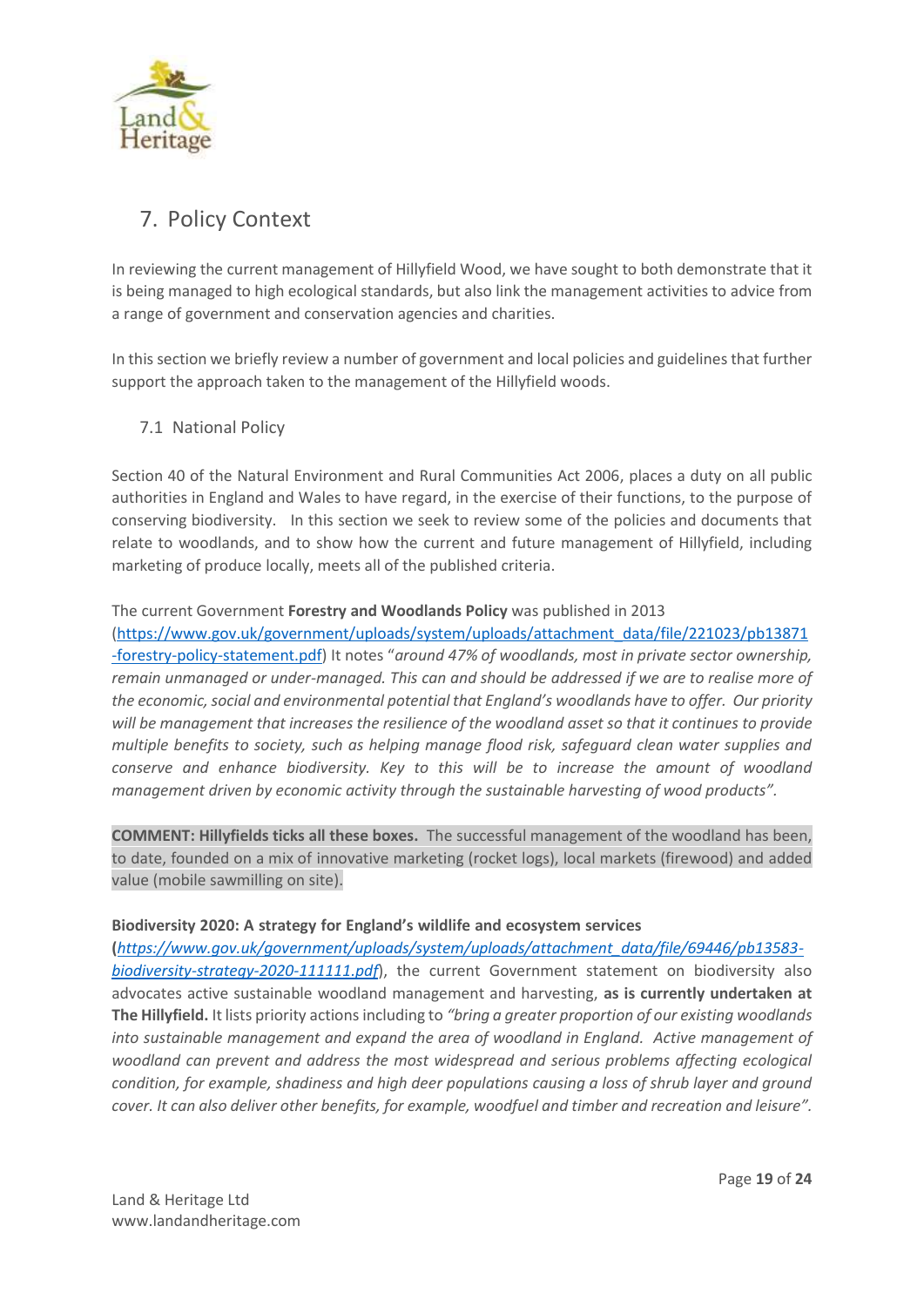

The responsible government agency is the Forestry Commission, and in their **Corporate Plan for 2015- 16**

(https://www.forestry.gov.uk/pdf/FCECorporatePlan20156WebFinal.pdf/\$FILE/FCECorporatePlan20 156WebFinal.pdf) they state key priorities are to protect, improve and extend England's woodlands.

### **COMMENT: Hillyfield meets all three priorities.**

The policy states *"we want to see increasing woodland resilience and will use professional advice, regulations, grants and management plan support, to promote greater biological and structural diversity in England's woodlands". And "we are focused on growing the forest economy to bring woodlands into sustainable forest management, with its wider benefits for people and nature, as well as the economy".* Their chosen indicator is to increase the percentage of sustainably managed woodlands from 52% (2010) and 57% (2014) to 66% by 2018. They further note *"we currently import two-thirds of our timber, yet could sustainably harvest more than 30 million more tons from our woodlands. We will work with the sector to accelerate progress towards our woods fulfilling more of their potential".* 

**COMMENT: Hillyfield's management and marketing of the timber locally again helps deliver against these policy objectives.** It seeks to achieve greater biological and structural diversity, it is an example of sustainable forest management, and by selling into local markets it indirectly contributes to reducing timber imports.

**The UK Forestry Standard (2017)** (https://www.forestry.gov.uk/pdf/FCFC001.pdf/\$FILE/FCFC001.pdf) **r**ecognises the role of active forestry and timber harvesting in supporting *measures to mitigate climate change and adapt to its impacts are high priorities for the UK Government and the devolved administrations. Sustainable wood products can contribute to climate change mitigation through their use as substitutes for less sustainable materials. As fuel, wood can provide a valuable substitute for fossil fuels; although wood releases carbon dioxide when it is burned, an equivalent amount has been sequestered from the atmosphere as the trees grew.* 

**COMMENT: Hillyfield has diversified structure and species, key elements of the Forestry Commission's strategy to increase woodland resilience to climate change**. It also supplies milled timber to local markets, substituting for less sustainable materials, and supplies firewood, substituting for fossil fuels.

Hillyfields has received grant aid for its woodland management from the Forestry Commission Woodland Grant Schemes, including for preparing the current woodland management plan, installing tracks for sustainable timber harvesting and replanting areas of larch affected by *Phytophthora ramorum*. It has also received funding from Europe, via the Farm and Forestry Improvement Strategy delivered by DEFRA through the RDPE. This was to invest in the onsite harvesting and timber processing machinery.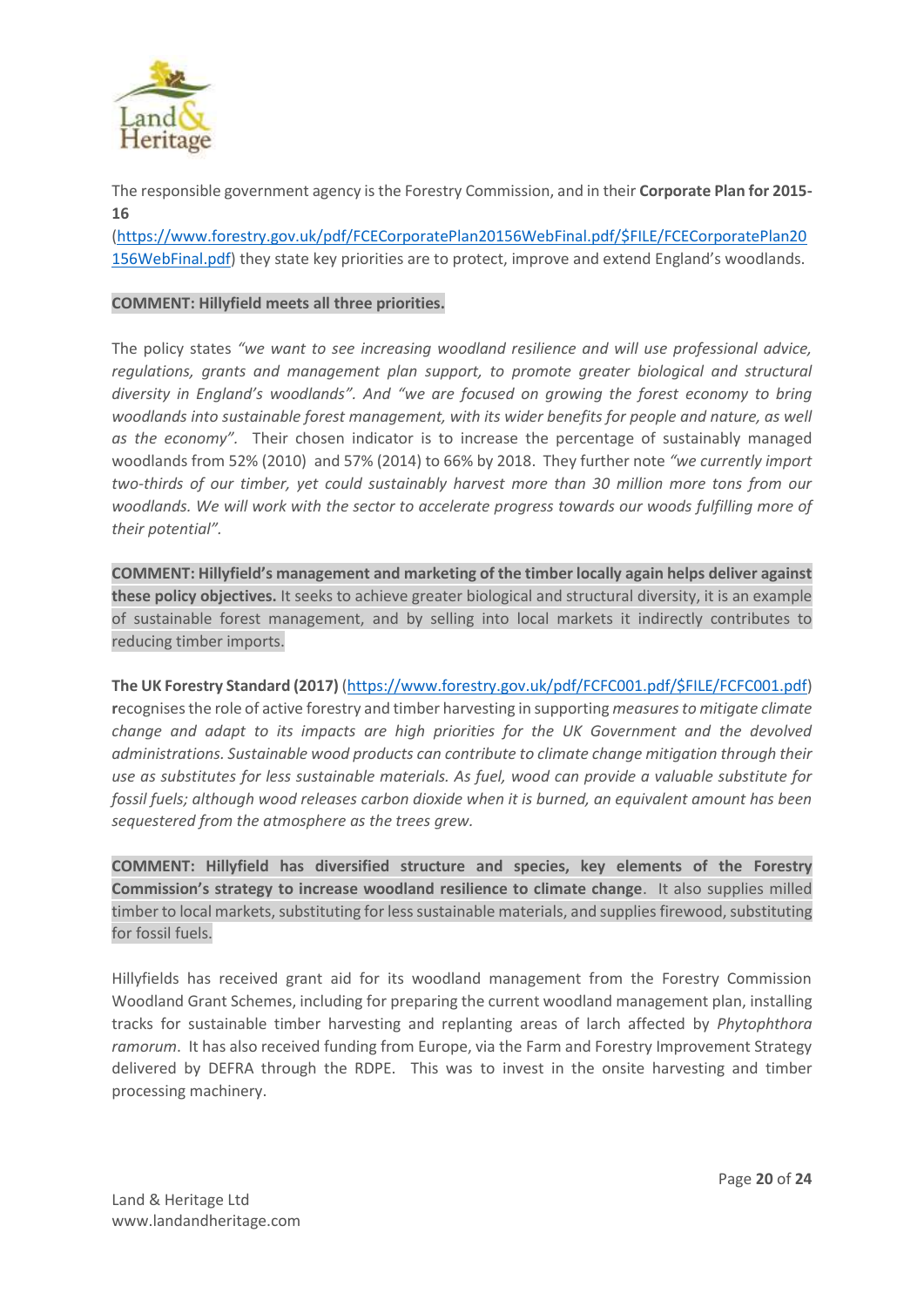

**COMMENT: These grants demonstrate support from specialist organisations charged with protecting and managing our woodland resource.**

### 7.2 Local Policy

The **Dartmoor National Park Authority Local Development Framework Core Strategy Development Plan Document 2006 -2026** includes a range of core policies and development management policies which are relevant to the woodland management undertaken at Hillyfield. These include:

### *Policy COR 1*

*d) support for the socio-economic vitality of the National Park; e) the conservation of the quality and quantity of natural resources including water, air, soils, geodiversity and biodiversity;*

*Policy COR8. Development should ensure that natural resources are used in efficient and sustainable ways. This will include the following aims:* 

*(vi) providing opportunities for the beneficial management of strategic nature areas and other habitats and species to promote adaptation to climate change and to sustain their contribution to the mitigation of climate change.*

### *Policy COR18*

*Outside the classified settlements, local employment and business opportunities will be sustained by: (c) support for development to assist the agricultural and forestry sectors and other rural enterprises with strong links to the cultural heritage of Dartmoor;*

**COMMENT: The management of Hillyfields and the on-site timber processing is, we believe, in accordance with these policies.**

#### **Regarding development management,**

**Policy DMD14 refers to** Natural environment, biodiversity and geodiversity. This states that development proposals will conserve, enhance and/or restore biodiversity and geodiversity within Dartmoor National Park by:

- providing Special Areas of Conservation with the highest level of protection and enhancement;
- furthering the conservation and enhancement of nationally protected sites, habitats and species;
- conserving, enhancing or restoring priority habitats, species and geodiversity assets identified in the Dartmoor Biodiversity Action Plan;
- protecting and where appropriate enhancing other defined sites, features, habitats, species or networks or natural processes of ecological or geological importance;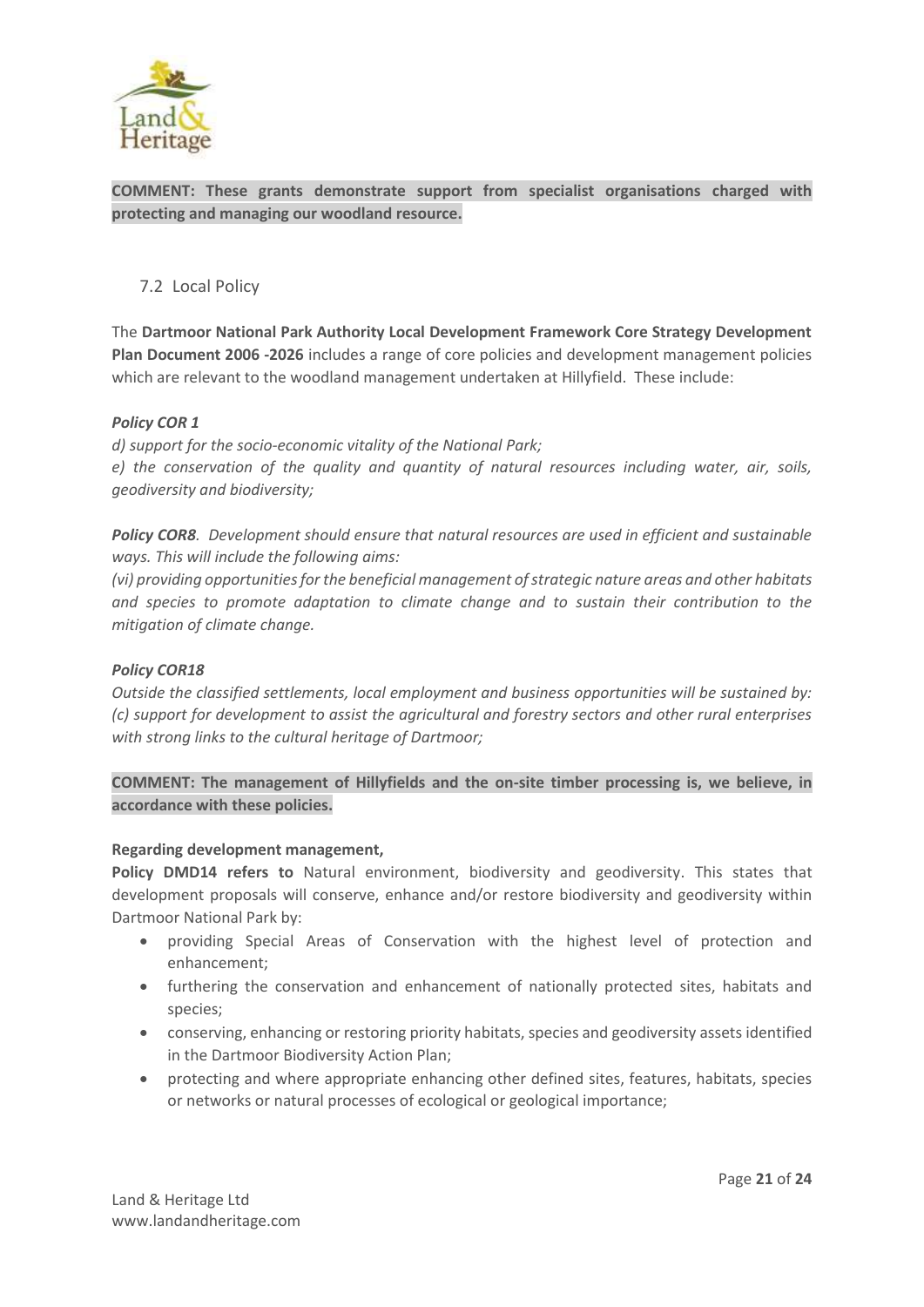

• ensuring that effective avoidance or on-site mitigation measures are put in place where there may be an adverse effect on biodiversity or geodiversity interests. In rare cases, off-site compensation may be feasible and acceptable. There should be no net loss of biodiversity or geodiversity as a result of development.

Within this section the plan also states that biodiversity cannot thrive in isolation. Protecting sites and important habitats can only have limited benefit if those habitats are not connected within the wider landscape as part of a network, generally known as Green Infrastructure.

**COMMENT: Hillyfield is a valuable local contributor to the green infrastructure.** While it has no international or national protection native broadleaved woodland is a biodiversity plan priority habitat, and Hillyfield is likely to have otter and dormice, both of which are listed as key species. The policies are geared to minimising harm from development (the avoidance, mitigation and compensation hierarchy). **However, the active woodland management at Hillyfield achieves the opening statement; "will conserve, enhance and/or restore biodiversity".** Replanting of cleared larch with native broadleaves is enhancing and restoring native broadleaved woodland and benefitting biodiversity.

Policy DMD34: Agricultural, forestry and rural business related development states:

*Agricultural, forestry and other rural enterprise related non-residential development will be permitted where the proposal complies with the following criteria:* 

- *i. there is a demonstrable need that is proportionate to the use of the land;*
- *ii. it relates well to local landscape features and other building groups;*
- *iii. it is located and oriented with respect to local topography so as to reduce intrusive effects;*
- *iv. it demonstrates a scale and form that is well related to its function;*
- *v. it will not cause unacceptable harm to biodiversity, geodiversity and archaeological and cultural heritage assets, natural drainage or soil stability;*
- *vi. efficient use is made of existing buildings;*
- *vii. existing non-traditional structures made redundant by the proposed development are removed.*

**COMMENT: In our opinion the active woodland management meets or exceeds these criteria, enhancing the biodiversity, enhancing flood management and soil stability and the tracks and buildings for timber storage and processing are proportionate to the land use.**

Also within the Core Strategic Aims, for farming it states *"To assist in sustaining viable farming and forestry systems as a vital element in the local economy particularly in ways that further the purposes of National Park designation*", (page 23).

#### **COMMENT: What better example than Hillyfield?**

**Living Dartmoor** was produced by the Dartmoor Biodiversity Partnership in 2013. It sets out to coordinate work which will enable a network of healthy, diverse habitats to benefit wildlife, landscapes, people and natural resources over the next ten years. Its page on woodlands highlights Pullabrook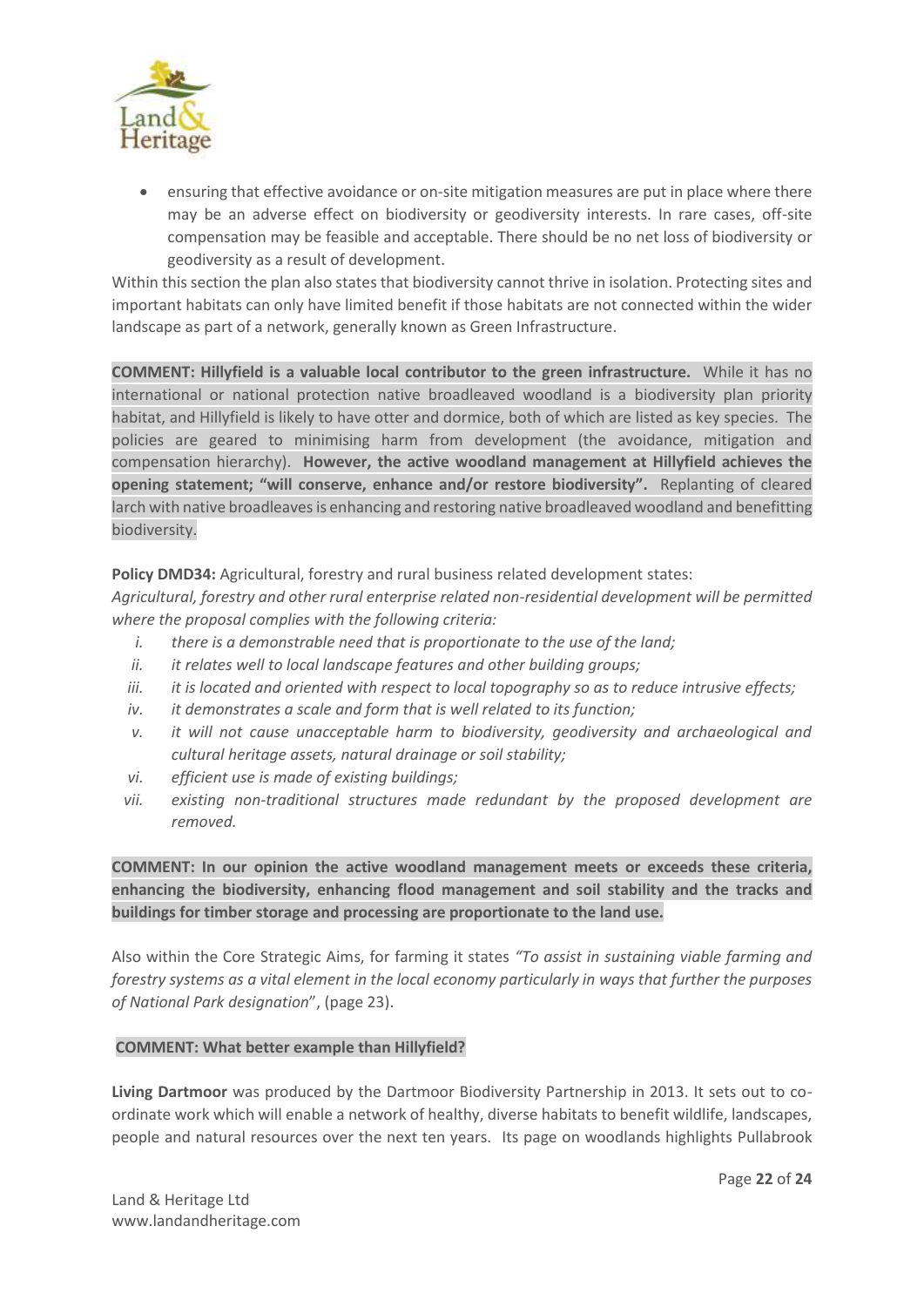

Wood, a Woodland Trust site 7.6 miles from Hillyfield. Pullabrook is undergoing sequential selective felling of conifers and replanting broadleaves, just like Hillyfield. At local level Living Dartmoor states "The delivery of Living Dartmoor will be dependent to a large degree upon the involvement and support of local landowners, communities and voluntary organisations. Re-connecting people and wildlife was one of the four main themes of The Natural Choice, the Natural Environment White Paper and is also highlighted in the National Park Management Plan. The Dartmoor Biodiversity Partnership would like to increase the opportunities for people to get involved in their local environment to produce benefits for wildlife. These projects are best achieved through the development of local initiatives".

**COMMENT: Hillyfield is just such a local initiative.** While this report focuses on the ecological aspects of the management at Hillyfield it is worth noting here that the owner also strives to provide opportunities for volunteers and local people to participate in the site management and in occasional events organised at the holding.

### **A Woodland Strategy for Dartmoor National Park 2005 – 2010**

(http://www.dartmoor.gov.uk/\_\_data/assets/pdf\_file/0003/59187/dws.pdf) states that the "*National Park is in partnership with South Devon and the Tamar Valley Areas of Outstanding Natural Beauty to develop a local wood marketing project to promote the use of local timber and to assist producers and processors in the area*". It also states "*many skilled forest workers and timber processors have left the industry in recent years. There is a need to develop employment opportunities, and develop skills across the sector*". It also proposes to assist owners/managers with restructuring plans and thinning operations and to remove main invasive species.

#### **COMMENT: These are a series of desires, whereas Hillyfield is actually delivering on the ground.**

While not policy it is worth reiterating some of the fine work currently being undertaken by the Heritage Lottery funded programme, Moor than meets the eye. Dartmoor National Park is the lead partner, and Natural England (East Dartmoor National Nature Reserves), the Woodland Trust (Bovey Valley Woods and the Forestry Commission (Bellever and Fernworthy Forests) are all partners. The project has organised numerous woodland activities and events, including horse logging demonstrations and one on-site mobile sawmilling demonstration. One project within the scheme is to sensitively restore the conifer plantations at Pullabrook, Houndtor and Hisley Woods to their former broadleaf woodland condition. (http://www.moorthanmeetstheeye.org/projects/the-wildlife-ofdartmoor/projects2/discovering-the-nature-of-the-bovey-valley) The work comprises of thinning conifer to create more open conditions for native ground flora and woodland to regenerate.

#### **COMMENT: This is once again exactly the sort of work being undertaken at The Hillyfield.**